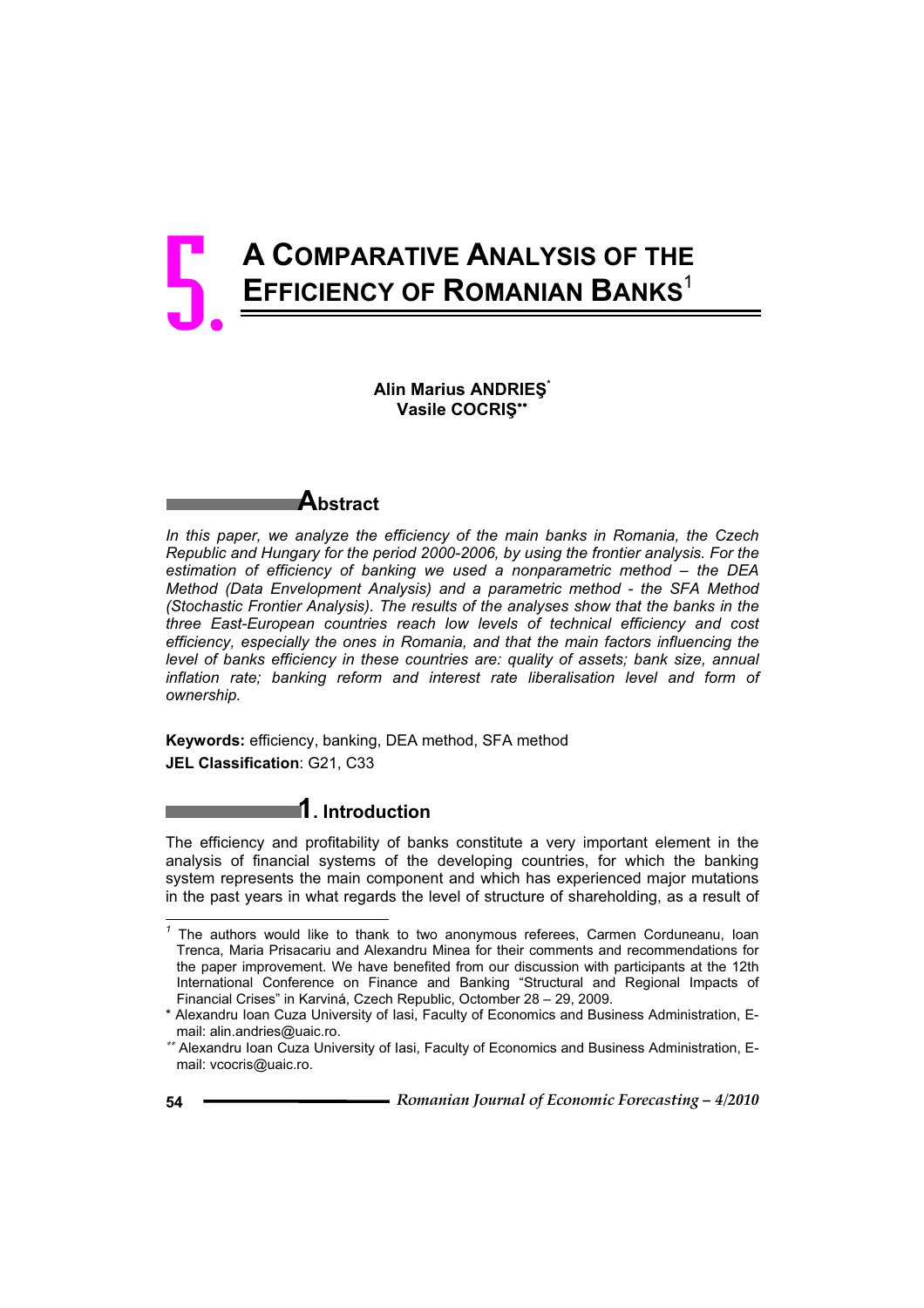privatization, the entering of foreign banks and the increase in competition caused by the liberalization of the market and the legislative changes.

The creation of a two-level banking system based on the free market principles, the implementation of new methods and instruments for bank regulation and supervision, financial or bank crises, the large volume of subprime loans, the entering of foreign banks through the privatization process or the creation of branches or subsidiaries, the creation of new banks, the acquisitions and mergers in the banking sector, the expansion of modern bank products and technologies – all these factors had significant effects on the efficiency and profitability of the banking sector in the countries in Central and Eastern Europe (Poloucek, 2004, p. 75).

The analysis of the bank efficiency is important both from a microeconomic and a macroeconomic perspective (Berger and Mester, 1997). From a microeconomic perspective, the efficiency of banks is important because of the increase in competition due to the entering of foreign banks and the improvement of the institutional framework, of regulation and supervision (Koutsomanoli-Filippaki s.a., 2009). From a macroeconomic perspective, the efficiency of the banking system influences the cost of financial intermediation and the stability of the entire financial system (Rossi *et al*., 2005). Moreover, an improvement of the performance of banks indicates a better allocation of financial resources and, thus, an increase in the investments favoring economic growth.

The increase in the number of studies regarding the analysis of profitability, performance and efficiency of banks is a result of the mutations in the structure of the financial services industry, and of the progress registered in the financial and nonfinancial technologies (Berger and Mester, 2003). The evaluation of the banking sector productivity presents a major interest for the public authorities, because an increase in the productivity of banks can lead to better bank performances, to the decrease in costs and the improvement of the quality of services, as well as an improvement in the allocation of resources and the increase in productivity in the entire economy. The increase in productivity contributes, also, to the increase in the soundness and stability of the banking system, provided that the achieved profits are channeled towards the increase in equity and in provisions that allow a better absorption of shocks (Casu *et al*., 2004). Furthermore, an analysis of the differences in productivity levels of several states can lead to the identification of the potential success or failure of some legislative initiatives.

Researches concerning the performance of financial institutions focused on frontier efficiency or X-efficiency, a concept that measures the performance deviations of some companies from the efficiency frontier, which is built on the basis of best practices. The frontier efficiency measures how efficient the financial institution is as compared to the most efficient institution on the market. The frontier efficiency or the X-efficiency quantifies the cost efficiency of financial institutions with a greater precision than the financial rates (DeYoung, 1997).

In the literature in the field, we find a considerable number of studies concerning bank efficiency; most of them are referring to the banking systems in the developed states, especially in the USA and the European Union. There is a low number of studies regarding the efficiency of banks in less developed states, and even less on the banks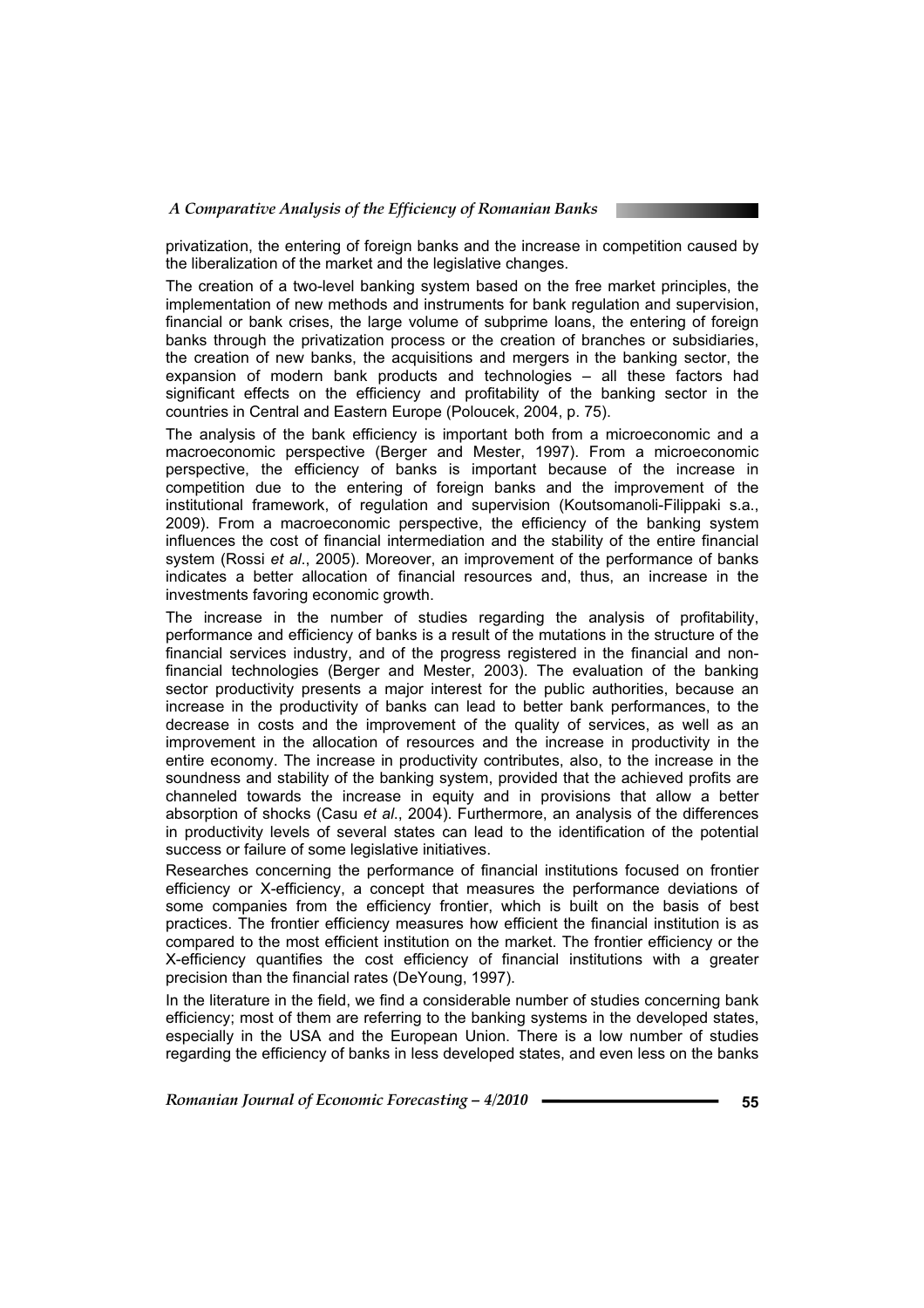in Central and Eastern Europe. Most studies focused on the banking sector in Central and Eastern Europe were performed for only one state and did not offer comparative information regarding the efficiency of banks in these states. In the past years, studies concerning the comparative efficiency in the emerging states have intensified, focusing on the analysis of the impact of ownership form on the efficiency of banks, this because of the increasing presence of foreign investors in the financial systems in the transition countries.

Kraft and Tirtiroglu (1998) analyzed the scale efficiency and X-efficiency of banks in Croatia for the period 1994-1995 and showed that the newly established banks were less efficient, but more profitable than the older privatized banks and than the state ones. Fries and Taci (2001) analyzed the cost efficiency of the banking sector in the Czech Republic by considering the size and structure of shareholding. Jemric and Vujcic (2002) used data regarding the banks in Croatia for the period 1995-2000 and showed that foreign and newly established banks were more efficient. Drakos (2002) analyzed the effect of structural reforms on the bank efficiency in six states in Central and Eastern Europe in the period 1993-1999.

Grigorian and Manole (2002) performed an analysis of the banking sector in 17 states from Central and Eastern Europe in the period 1995-1998 and showed that banking sectors with less banks but better capitalized were more efficient and that the privatization of banks was not always associated with the increase in efficiency. Weill (2003) analyzed the influence of the nature of ownership form on the efficiency of 47 banks in the Czech Republic and Poland in 2007; the study showed that foreign banks had a higher level of efficiency than the local banks. Hasan and Marton (2003) analyzed the banking sector in Hungary in the transition period and showed that the efficiency level improved over the analyzed period and that foreign banks were more efficient than the local ones. Matousek and Taci (2004) analyzed the banking sector in the Czech Republic in the '90s and showed that the efficiency of Czech banks improved over the analyzed period.

Using data over the period 1996-2000 regarding 225 banks in 11 states in transition, Bonin, Hasan and Wachtel (2005) analyzed the effect of the ownership form and showed that the privatization of banks was not enough to increase the efficiency of banks and that banks with state capital were not significantly more inefficient than the private banks. Fries and Taci (2005) studied the banking systems in 15 states in Eastern Europe and showed that banking systems in which the larger share of assets was owned by foreign banks presented lower cost inefficiency and that banks privatized with local investors were the most efficient ones. Rossi *et al*. (2005) analyzed the efficiency level and the behavior of bank management in 9 countries in Central and Eastern Europe in the period 1995-2002. The study showed that the banks in these states had a low level of efficiency and that there were significant differences among countries.

By analyzing the efficiency of the banking industry in Poland between 1997 and 2001, Havrylchyk (2006) showed that the efficiency level did not increase over the analyzed period and that foreign banks newly entered on the market presented a higher level of efficiency than the local banks or than the foreign banks that acquired local banks. Yildirim and Philippatos (2007) studied the efficiency of banking sectors in 12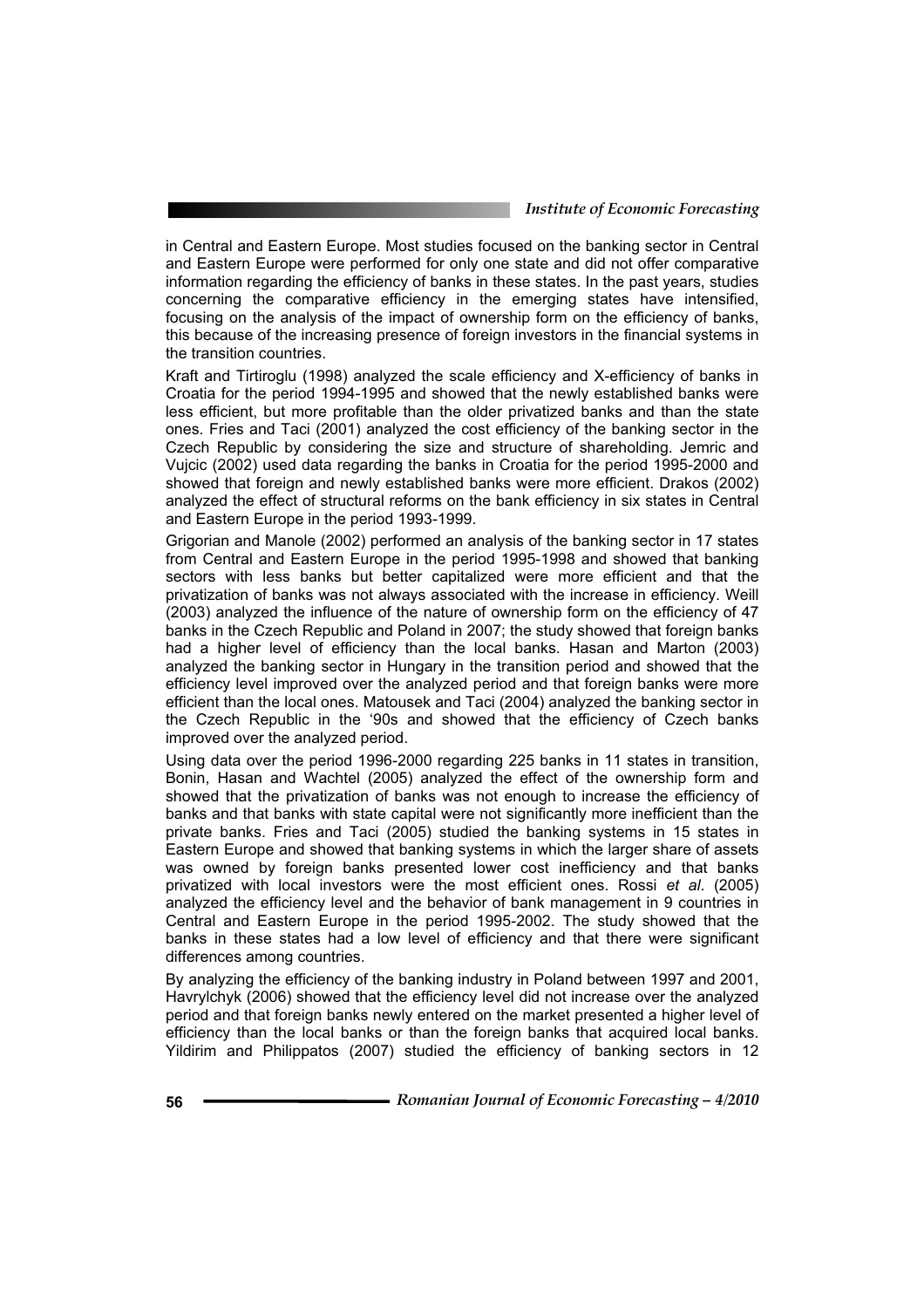#### *A Comparative Analysis of the Efficiency of Romanian Banks*

countries in transition in Central and Eastern Europe during the period 1993-2000. The authors showed that the efficiency level of banks was directly proportional to the level of assets and the profitability rate and that the efficiency level of foreign banks in comparison to local banks was higher from the perspective of costs, but lower from the perspective of profits. The authors also showed that one third of the banks in this area were inefficient. Koutsomanoli-Filippaki *et al*. (2009) studied the efficiency of banks in Central and Eastern Europe in the period 1998–2003 and showed that bank efficiency was influenced by the level of concentration and competition in the national banking system and that the foreign banks registered a higher level of efficiency than the local private banks and state banks.

In the literature in the field, there is a low number of researches regarding the efficiency of banks in Romania made with the help of frontier methods. Asaftei and Kumbhakar (2008), based on a panel-type set of data on the period 1996-2002, estimate the cost efficiency of banks in Romania by using a model that combines the stochastic frontier analysis and the cost function. The results of the research indicate that the cost efficiency of all banks in Romania increases with the improvement of the regulation framework and with the adjustment of the monetary policy to the market conditions. Dardac and Boitan (2008) use the DEA method to measure the relative efficiency of a homogeneous group of credit institutions and to identify the factors generating inefficiency, highlighting the impact of the performance of management on bank efficiency.

# **2. Research methodology**

In the analysis of the efficiency of the main banks in Romania in comparison with the main banks in Hungary and the Czech Republic we will use two methods: a parametric method – the SFA Method (Stochastic Frontier Analysis) and a nonparametric method – the DEA Method (Data Envelopment Analysis). The use of two different methods is justified by the following reasons: a) although in many researches regarding efficiency and productivity a hierarchy of methods was tried, until now there was no consensus reached regarding which method should be used (Bauer *et al*., 1998); b) the use of different methods for the analysis of an economic phenomenon is a cross-verification method for the robustness of the obtained results (Learmer and Leonard, 1983); c) considering that the real level of efficiency of a financial institution is not known and that the opportunity for using a certain method is given by the distribution of the set of data, the use of both methods will reduce the potential error caused by the data set distribution hypothesis (Berger and Humphrey, 1997).

The two methods used present both comparative advantages and disadvantages. The DEA method is a deterministic method based on linear programming, which does not take into account the random errors and, thus, does not require predefinition of the distribution of the error term, while the SFA Method is a stochastic method, which integrates random errors, but also requires predefinition of the functional form. In the case of the SFA method, the output of a company is a function of inputs, inefficient and random errors, and requires predefinition of the error term distribution. The DEA method does not take into account the statistic noise; so that the estimations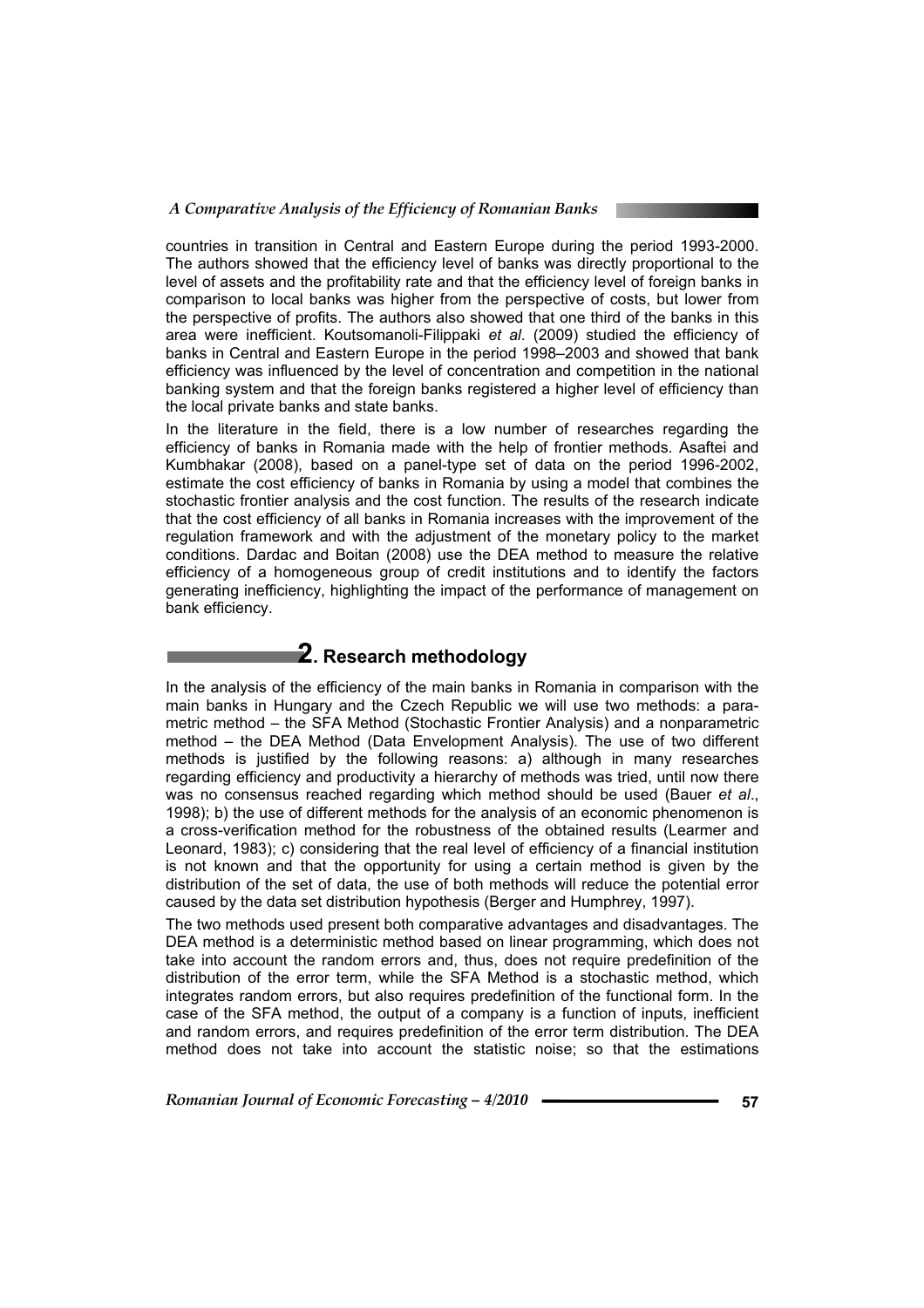regarding efficiency can be biased if the production process of the company is characterized by stochastic elements.

Because of its deterministic character, the DEA method assumes that all efficiency deviations are caused by the company. Nevertheless, there are some elements, such as the legislative framework, level of competition, etc., which cannot be controlled by the company and which affect the performance of the company. On the contrary, the SFA method allows for the modeling of these factors by introducing the random error in the specification of the determining model for the frontier efficiency (Murillo-Zamorano, 2004).

### *2.1. The DEA Method (Data Envelopment Analysis)*

The DEA method is a nonparametric method for linear programming used to create efficiency frontier and to evaluate the efficiency of the decisional unit. The DEA method provides the efficiency frontier for the ensemble of the analyzed units, and then each decision unit from the data set used is evaluated in relation to this frontier, and a relative efficiency is associated to the units with the best performances. These units with the best performances that are in the efficiency frontier are considered to be efficient, while the other ones are considered inefficient and an inefficiency score is associated to them.

The decisional units found as being inefficient are inefficient in that at least one other decisional unit can produce the same quantity of outputs with a smaller quantity of inputs or a larger quantity of outputs with the same quantity of inputs. The level of efficiency of each decisional unit should not exceed 1. The DEA method is designed to maximize the relative efficiency of each decisional unit, provided that the averages thus obtained for each decisional unit are also feasible for all other decisional units in the data set. In this way, both the reference points (the relatively efficient functional units) that define the efficiency frontier and the interior points (the relatively inefficient units) that are below the efficiency frontier are identified. If a functional unit is inefficient, the DEA method suggests the necessary strategies to increase the efficiency of this unit, by referring to the selected units as being the best practices. Depending on these data, the manager can evaluate to what extent a less efficient unit underuses or overuses certain inputs and what is required to improve the situation.

From among the versions developed in the literature, in the present paper we will apply the model proposed by Charnes, Cooper and Rhodes (1978), an input-oriented model which is based on the hypothesis of the constant efficiency rates to scale. This model is also called the Constant Rate to Scale Model.

The DEA models can be input-oriented models or output-oriented models. In the case of input-oriented models, the DEA Method defines the efficiency frontier, seeking for each analyzed decisional unit the maximum reduction in the use of inputs in order to maintain the level of outputs constant. In the case of output-oriented models, the levels of the inputs are maintained constant and the possible maximum for outputs is searched. In case the productive process is characterized by a direct proportionality connection between the size of inputs and the size of outputs, the two measurements of efficiency produce the same efficiency scores. Otherwise, the two approaches lead to different efficiency scores.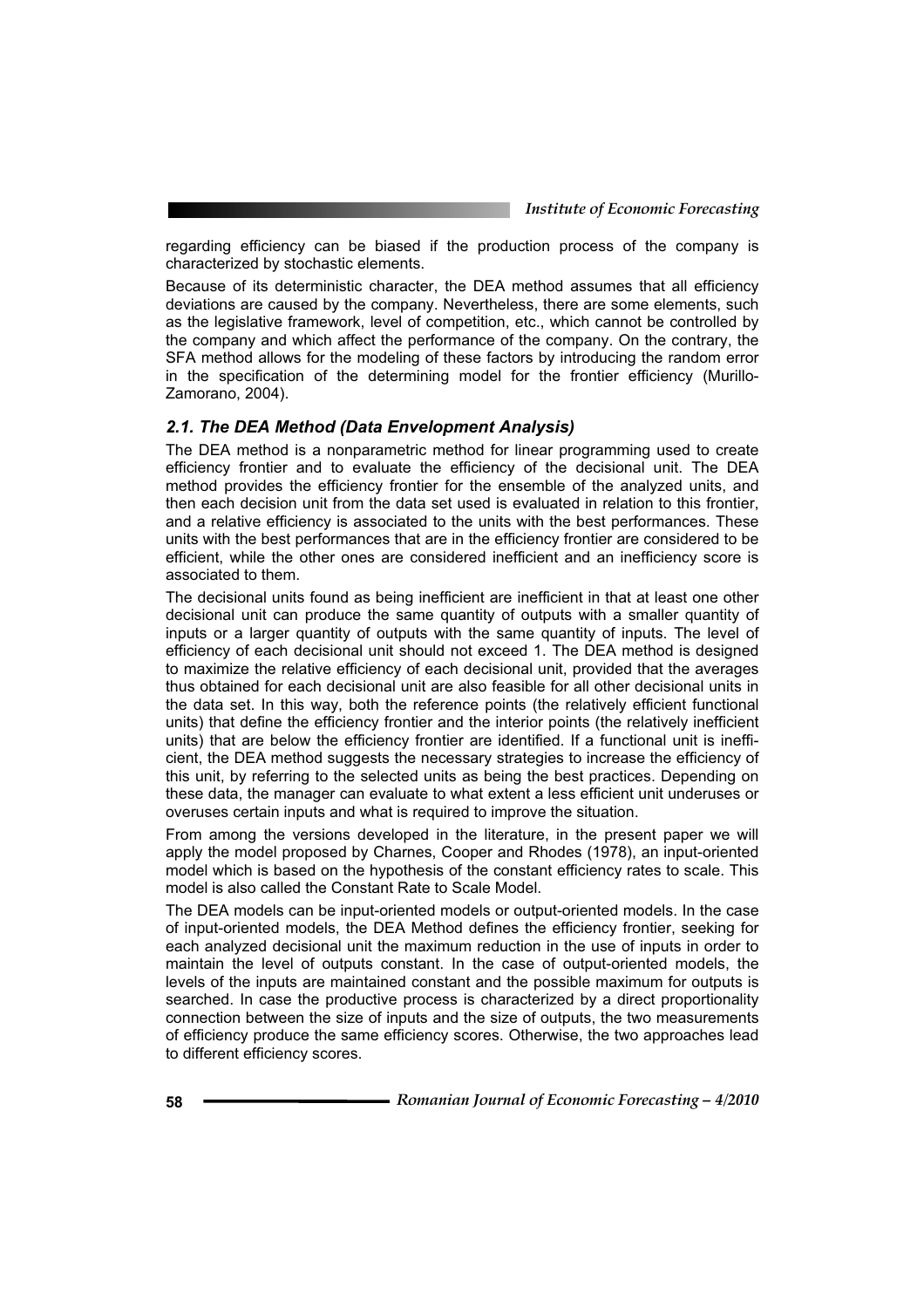#### *A Comparative Analysis of the Efficiency of Romanian Banks*

Charnes, Cooper and Rhodes (1978) proposed a model based on the allocation of different averages to the inputs and the outputs of each decisional unit, in which the efficiency of each decisional unit can be obtained as a solution of the following problem:

$$
\max_{w_0} w_0 = \frac{\sum_{r} u_r y_{\eta_0}}{\sum_{r} v_r x_{\eta_0}} \quad \text{subject to} \quad : \\ \frac{\sum_{r} u_r y_{\eta}}{\sum_{r} v_r x_{\eta}} \le 1, \text{ for each } j = 1, 2, ..., n; \\ u_r, v_i \ge 0, r = 1, ..., k; i = 1, ..., m \quad (1)
$$

where:  $w_0$  – relative efficiency;  $u_0, v_1$  – weights of output r and inputs i; x and y – the input and output vectors; n, m and k – number of DMUs, inputs and outputs, respectively.

The objective function consists in maximizing ratio (1). The restrictions of the problem impose that no decisional unit has that ratio improper. The model described above is partially linear, in which the numerator must be maximized and the denominator minimized simultaneously, and present an infinite number of solutions. This problem was solved by introducing a new restriction:

$$
\sum_{i=1}^{m} v_i x_{i_0} = 1
$$
 (2)

By introducing this restriction, the problem becomes:

$$
\max_{r} w_0 = \sum_{r} u_r y_{rj0}, \text{ subject to}
$$
\n
$$
\sum_{r} v_i x_{ij0} = 1
$$
\n
$$
\sum_{r} u_r y_{rj} - \sum_{r} v_i x_{ij} \le 0 \text{ for } j = 1, \dots n
$$
\n
$$
u_r \ge 0 \text{ for } r = 1, \dots, k
$$
\n
$$
v_i \ge 0 \text{ for } i = 1, \dots, m
$$
\n(3)

By introducing the additional restrictions (2), which means that the sum of all inputs is established to be equal to 1, it was actually imposed to seek the solution that ensures the maximum value for outputs maintaining the constant inputs.

In the case of linear programming problems, in general, the more restrictions we have the more difficult it is to solve the problem. For any linear program, by using the same data, the dual problem of the linear program can be built. The solutions of the primary (initial) program and of the dual program are identical. In the case of the DEA model, the solving of the dual program reduces the number of restrictions of the model. That is why in the empirical analyses the dual program of the DEA model is used more than the initial one. The dual program of the linear programming problem (3) can be written as: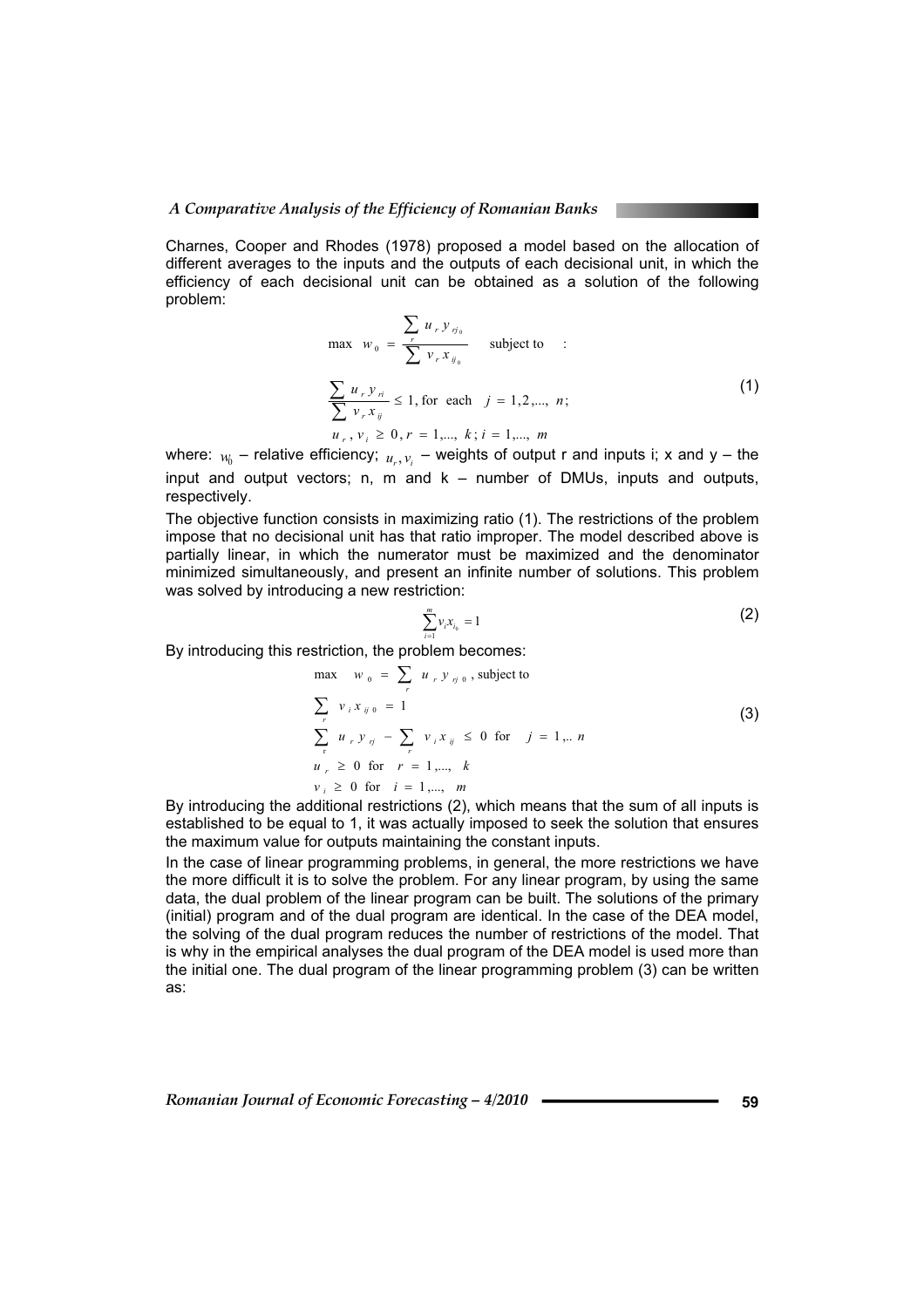$$
\begin{array}{ll}\n\text{min} & \theta \text{ , subject to } & \vdots \\
\theta \, x_{ij_i} - s_{\overline{i}} - \sum_j x_{ij} \lambda_j = 0 \text{ , for } i = 1, \dots, m \\
\hline\n- s_{\hat{i}} + \sum_j y_{ij} \lambda_j = y_{ij_0}, \text{ for } r = 1, \dots, k \\
s_{\overline{i}}, s_{\hat{i}}, \lambda_j \geq 0 \text{ , } j = 1, \dots, n\n\end{array}\n\tag{4}
$$

where:  $\theta_j$  – efficiency of DMU j;  $y_{rj}$  – the amount of rth output produced by DMU j using  $x_{ij}$  amount of ith input;  $s_{\tilde{i}}, s_{\tilde{i}}$  – input and output slack.

The result of problem (3) represents technical efficiency. The optimum solution  $\theta$ represents the level of technical efficiency of the decisional unit j. The level of efficiency of all decisional units is obtained by repeating the solving of problem (4) for all n decisional units. The original CCR model assumed that all units under consideration were operating on an optimum scale. The banks face non-constant returns to scale due to imperfect competition, prudential requirements, etc. The BCC model formulation relaxed the assumption of optimum scale, this model accomodated the scale effect by relaxing the constant return to scale assumption by introducing another constraint into the original CCR model –  $\sum \lambda = 1$ .

The BCC model can be written formally as:

$$
\begin{aligned}\n\min \ z_0 &= \theta - \varepsilon \sum_i s_{\bar{i}} - \varepsilon \sum_r s_{\bar{r}}, \text{ subject to} \\
\theta x_{ij_i} - s_{\bar{i}} - \sum_j x_{ij} \lambda_j &= 0 \text{ for } i = 1, \dots, m \\
-s_{\bar{r}} + \sum_j y_{ij} \lambda_j &= y_{\eta_0} \text{ for } r = 1, \dots, k \\
\sum \lambda_j &= 1, s_{\bar{i}}, s_{\bar{r}}, \lambda_j \ge 0\n\end{aligned}
$$

The units with the level of efficiency  $\theta_i < 1$  are relatively inefficient and the ones with

 $\theta_i = 1$  are relatively efficient units and are positioned on the efficiency frontier.

The estimation of the level of technical efficiency and of cost efficiency through the DEA method will be made by using the DEA Frontier software.

### *2.2. The SFA Method (Stochastic Frontier Analysis)*

The SFA method is an econometric, deterministic method for the estimation of the efficiency frontier. Unlike the nonparametric methods based on the linear programming technique, the SFA method entails a certain functional form for the relation between inputs and outputs. The SFA method was first proposed by Aigner, Lovell and Schmidt (1977) and Meeusen and van den Broeck (1977).

The deterministic production frontier is given by the relation:

$$
y_i = f(x_i; \beta) \times \exp\{-u_i\}
$$
 (5)

where:  $TE_i = \exp\{-u_i\} \sin u_i \ge 0$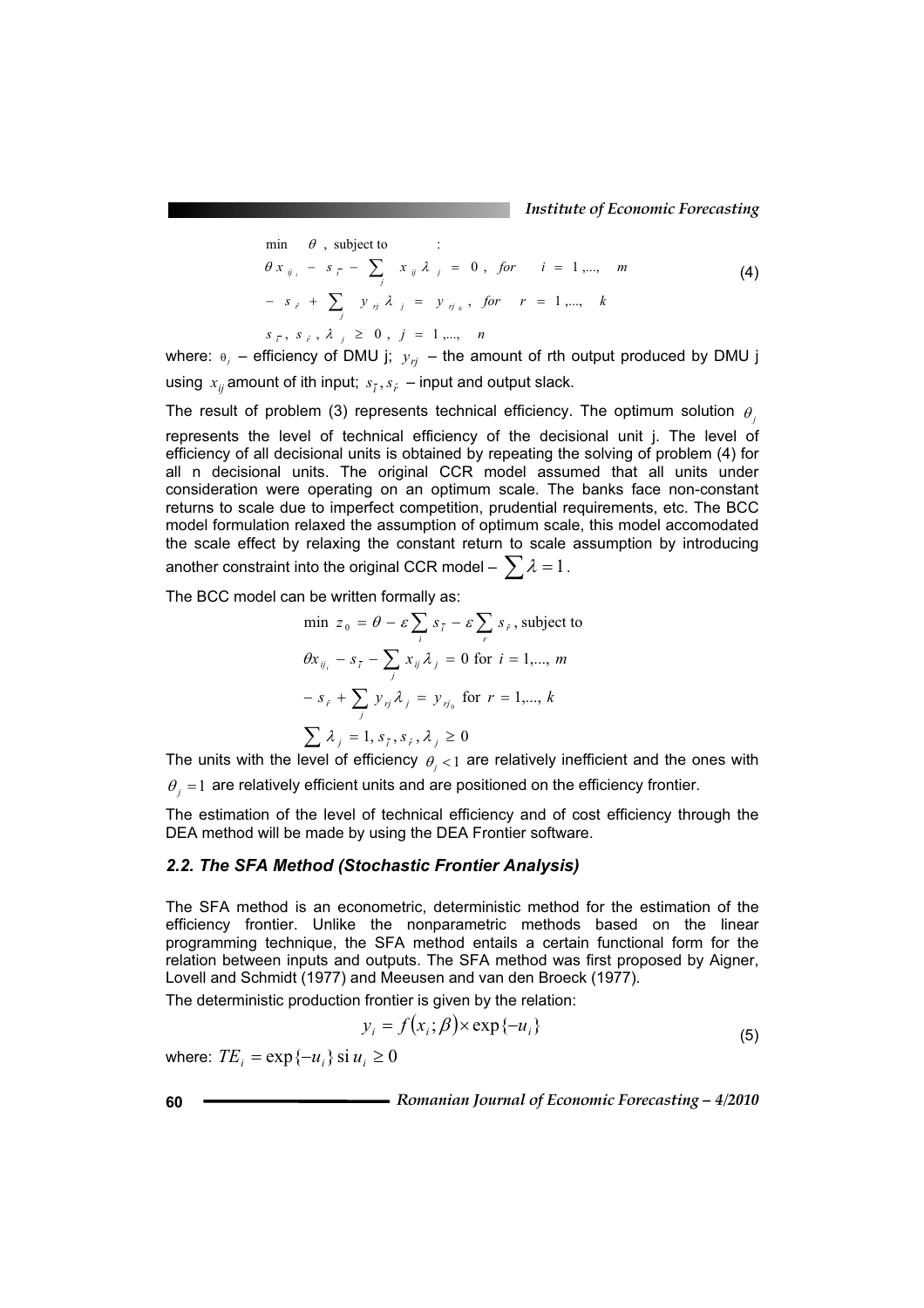#### *A Comparative Analysis of the Efficiency of Romanian Banks*

Transposed in log-linear form, the determinist production frontier becomes:

$$
\ln y_i = \ln f(x_i; \beta) - u_i \tag{6}
$$

or

$$
\ln y_i = \beta_0 + \sum_n \beta_n \ln x_{ni} - u_i \tag{7}
$$

where:  $u_i \geq 0 \Rightarrow y_i \leq f(x_i; \beta)$ .

A major problem of the deterministic method is the fact that it does not allow the decomposition of the error term and the separate analysis of the inefficiency of stochastic shock.

The SFA method proposes as form of expression of the production frontier;

$$
\ln y_i = \beta_0 + \sum_{n} \beta_n \ln x_{ni} + v_i - \mu_i, \mu_i \ge 0
$$
 (8)

where:  $f(x_i;\beta)$  – production function;  $\mu_i$  – technical inefficient component;  $v_i$  – random error component (statistic noise);  $\beta$  – input elasticity;  $x_i$  – inputs;  $y_i$  – outputs.

The variable  $v_i$  reflects the effects of the conditions independent from the analyzed decisional unit and the measurement errors and it is assumed that, in general, it follows a normal distribution. The second component of the error term  $\mu_i$  is a variable controllable by the decisional unit, that represents inefficiency and it is assumed that it follows a semi-normal distribution.

According to Aigner, Lovell and Schmidt (1977), the production function for a set of panel-type data can be written as:

$$
\ln y_i = \beta_0 + \sum_n \beta_n \ln x_{ni} + v_{it} - u_i, v_{it} \sim N(0, \sigma_v^2), v_{it} \sim N(0, \sigma_v^2)
$$
 (9)

Kumbhakar (1987) and Battese and Coelli (1988) generalized the hypothesis concerning the semi-normal distribution of  $u_i$  and proposed a truncated normal distribution for the panel-type series of data. The general form for the production function of a panel-type series of data can be written as:

$$
y_{ii} = x_{ii}\beta + v_{ii} - u_i
$$
 (10)

where:  $y_{it}$  –output vector;  $x_{it}$  –input vector;  $\beta$  –independent variable coefficient;  $v_{it}$  –

random error  $N(0,\delta_{\nu}^2)$ ;  $u_i$  – truncated error variable.

The production frontier (10) can be estimated by Maximum Likelihood Estimation (MLE). The resulting error component is decomposed into the "noise" error component and the stochastic inefficiency component, which is used in the estimation of the level of inefficiency for each decisional unit for the estimation of the frontier efficiency in the case of panel-type data series. Apart from the MLE, there can also be used the method of the least squares with fixed effect and the method of the generalized least squares with random effect.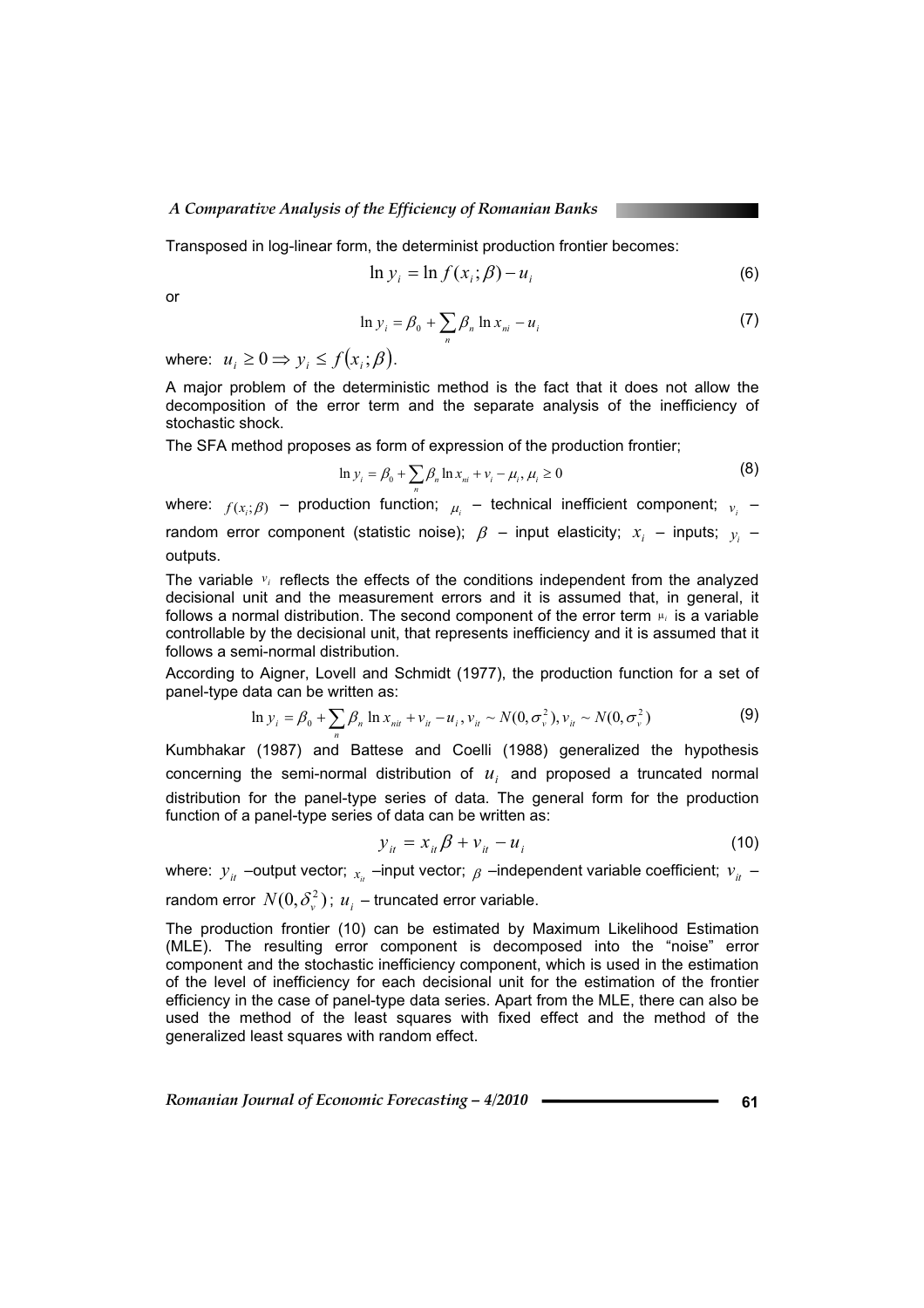A disadvantage of the models presented above is the fact that they imply that the inefficiency is stable over time, this presupposition being hard to accept when the number of analyzed periods is large enough. Over time, one may expect that managers learn from the past experience in the production process and modify their decisions so as the effects of inefficiency change their characteristics in time.

Cornwell, Schmidt and Sickles (1990) proposed a model in which the effects of technical inefficiency are specific to each company and vary in time:

$$
u_{it} = u_i + r_i \tag{11}
$$

The obtained model can be treated either as a fixed effect model, or as one with random effects and relaxes the invariance hypothesis of the effects of inefficiency. Kumbhakar (1990) suggested the use of a model in which the effects of technical inefficiency vary systematically in time, according to the relation:

$$
u_{it} = \left[1 + \exp(bt + ct^2)\right]^{-1} u_i \tag{12}
$$

where  $u_{i}$  are distributed semi-normally, and b and c are the parameters that must be estimated by the MLE method.

Battese and Coelli (1992) proposed an alternative model to the model developed by Kumbhakar (1990), in which the parameters of the model are estimated with the method of maximum likelihood and in which the terms vary exponentially over time according to the relation:

$$
u_{it} = {\exp[-\gamma(t-T)]} u_i
$$
\n(13)

where:  $\gamma$ -unknown parameter that must be estimated,  $u_i \sim N(0, \sigma_u^2), v_{i} \sim N(0, \sigma_v^2)$ 

According to this model, technical efficiency can vary in time, but the evolution is the same for all the analyzed units.

The restrictions regarding the function of the stochastic frontier are more flexible when a functional form of the translog (TL) type production function is applied than when a functional Cobb-Douglas-type form is applied. The translog form does not impose the hypothesis regarding the constant elasticity of the production function or of the elasticity of substitution between inputs. Another advantage of the translog form is that it allows data to indicate the real value of the curvature of the function, rather than impose prior hypotheses regarding its value.

The production frontier variable in time can be expressed in translog form thus:

$$
\ln y_{it} = \beta_0 + \sum_{n} \beta_n \ln x_{nit} + \beta_t t + \frac{1}{2} \sum_{n} \sum_{k} \beta_{nk} \ln x_{nit} \ln x_{kit} + \frac{1}{2} \beta_{it} t^2 + \sum_{n} \beta_{nt} \ln x_{nit} + v_{it} - u_{it}
$$
(14)

where:  $v_k$  –output vector;  $x_k$  –input vector;  $\beta$  – coefficient of the independent variable;  $v_{i}$  – random error  $N(0, \delta_{\nu}^2)$ ;  $u_{i}$  – error variable that follows a normal-truncated distribution; t –time component.

The translog form (14) can be written more simply in the form: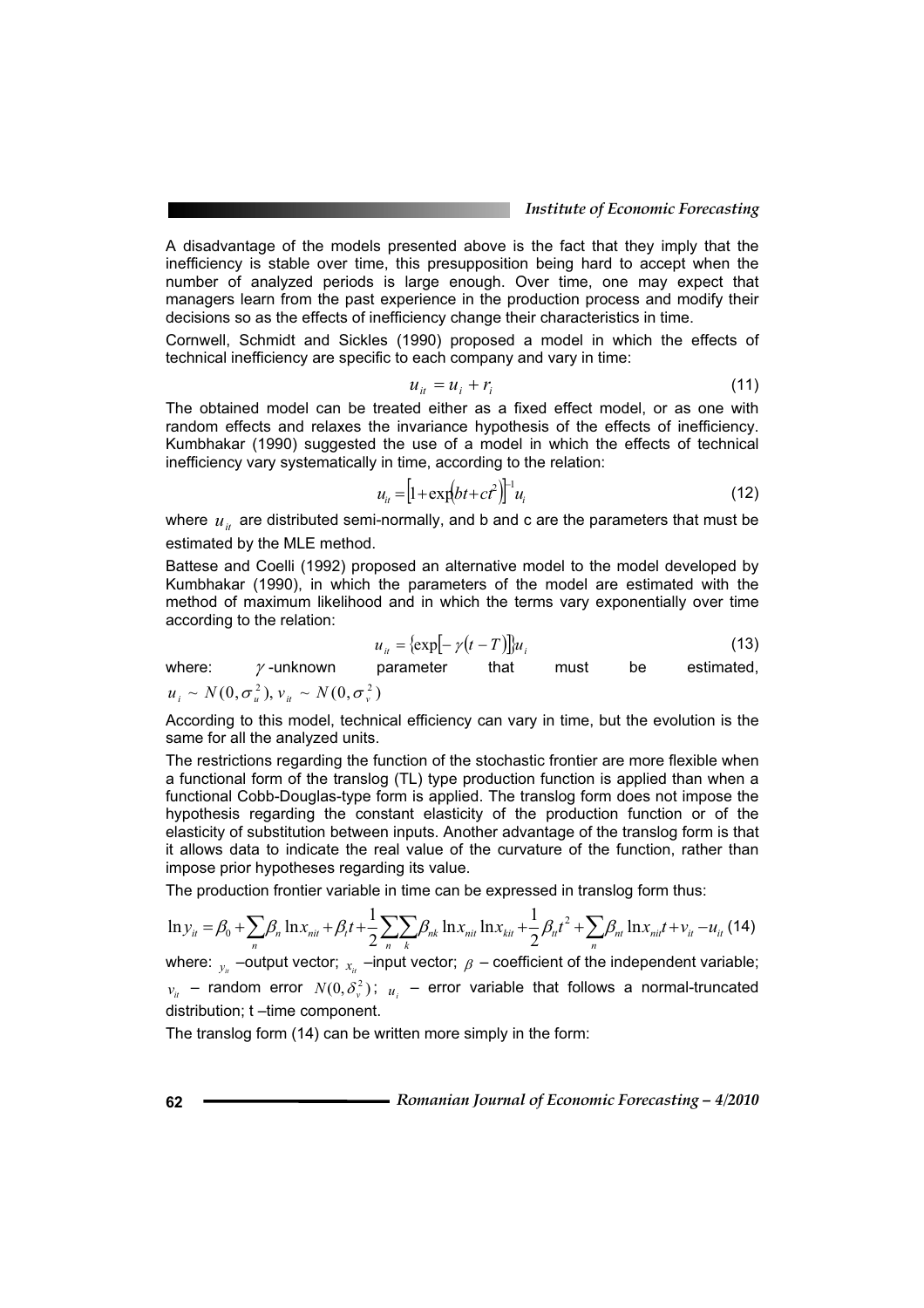$$
\ln y_{it} = TL(x_{it}, t) + v_{it} - u_{it}
$$
 (15)

Battese and Coelli (1995) introduced a model for the frontier of a set of panel-type data that quantifies the effect of inefficiency in  $\mu_{it}$ . The authors advance as hypothesis the fact that the term non-negative technical efficiency follows a truncated distribution with different averages for the analyzed units.

$$
\mu_{it} = Z_{it}\delta + \omega_{it} \tag{16}
$$

where:  $Z_{it}$  – variable inefficiency.

In the analysis, we shall use the model developed by Battese and Coelli (1995) to determine the stochastic production frontier.

When the prices of inputs are available and an objective of the company is constituted by minimization of costs, the cost efficiency can be estimated by using a cost frontier. The cost frontier indicates the minimum cost, ci, which a decisional unit can take in order to produce a quantity of outputs, yi, considering the prices of inputs, pi. The cost frontier can be expressed as:

$$
\ln c_i = \beta_0 + \sum_{n=1}^{N} \beta_n \ln p_{ni} + \sum_{m=1}^{M} \phi_m \ln y_{mi} + v_i + u_i
$$
 (17)

where: *u<sub>i</sub>* represents inefficiency and is non-negative. This function is nondecreasing, linearly homogeneous and concave in inputs if  $\beta_n$  is non-negative and satisfies the condition  $\sum_{n=1}^N \beta_n =$  $\sum_{n=1}^{\infty} \beta_n$  $(18)$ 

By introducing condition (18) in model (17), we obtain:

$$
\ln(\frac{c_i}{p_{Ni}}) = \beta_0 + \sum_{n=1}^{N-1} \beta_n \ln(\frac{p_{ni}}{p_{Ni}}) + \sum_{m=1}^{M} \phi_m \ln y_{mi} + v_i + u_i
$$
 (19)

The cost efficiency level is given by the ratio of the minimum cost to the cost registered by the decisional unit, and is calculated as:  $EC = \exp(-u_i)$  (20)

The SFA method assumes that the inefficiency component of the error term is positive and, thus, the high costs are associated with a high level of inefficiency. In the estimation of the cost efficiency level, we used the model developed by Battese and Coelli (1992). The estimation of the technical efficiency level and cost efficiency through the SFA method will be made using the Frontier Version 4.1.

# **3. Data and variables used**

We intend to analyze the efficiency of the intermediation activity performed by the main banks in Romania, the Czech Republic and Hungary.

The data used in the analysis were taken from the annual reports of the banks for the period 2000-2006 and from the Fitch IBCA`s BankScope database. The data set comprises 6 banks from Romania: Banca Transilvania, Banca Comercială Română, Banca Română pentru Dezvoltare, CEC, Raiffeisen Bank, UniCredit Tiriac Bank; 6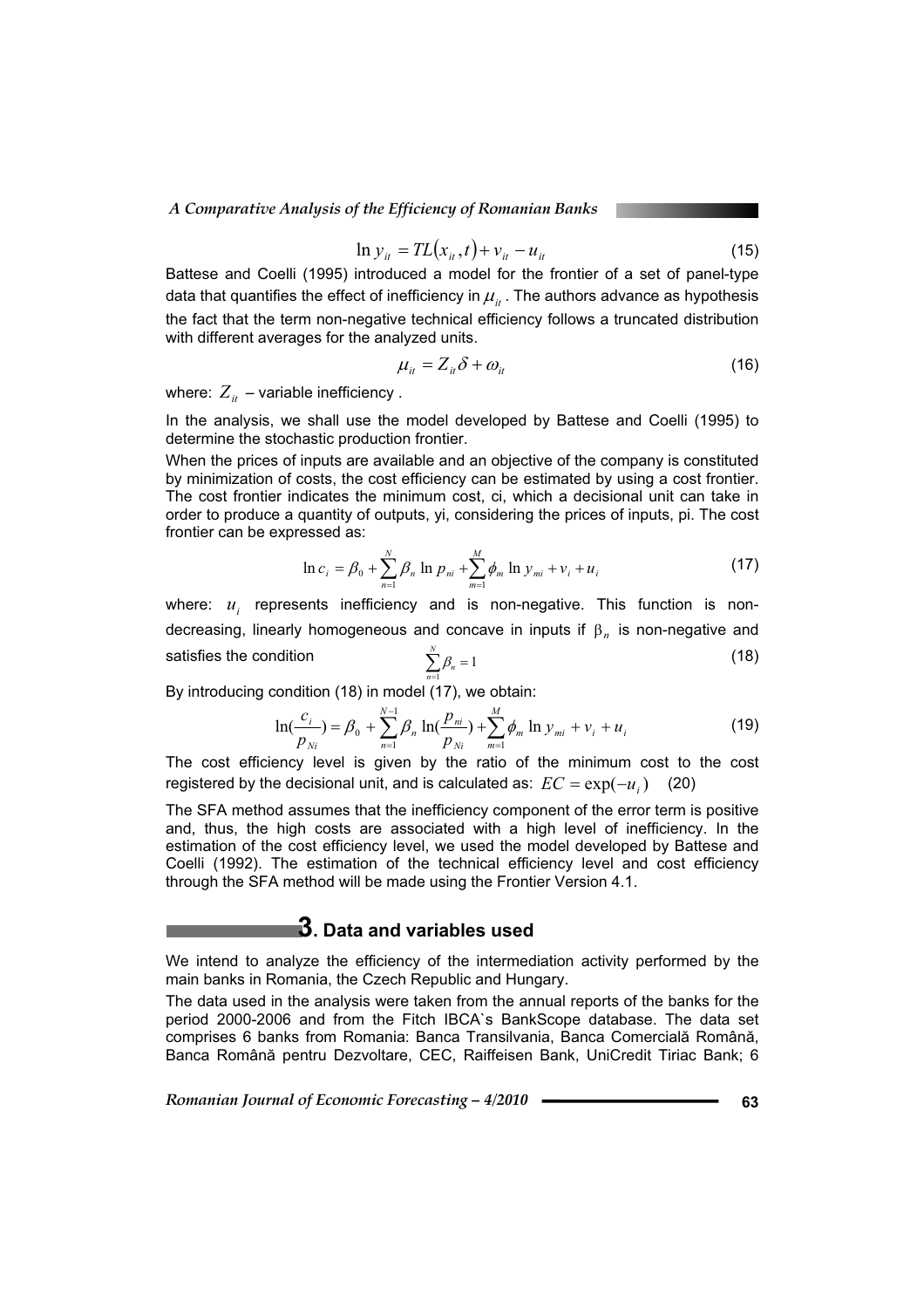banks from the Czech Republic: Ceska Sporitelna, Citibank Cehia, CMSS, CSOB, GE Money Bank, Komercni Banka; and 6 banks from Hungary: CIB Közép, K&H Bank, MKB Bank, OTP Bank, RaiffeisenBank Ungaria, UniCredit Bank Hungary.

The structure of the sample was determined by the availability of data on the banks in the three national banking systems, the selected banks own more than 60% of the assets of the national banking systems. In the case of the Romanian banking system, the 11 selected banks owned 60.48% of the net balance sheet assets of the banking system at the end of 2007. The data set is unbalanced; this is caused by the fact that in the case of some banks the information afferent to some years from the analyzed period is not available.

In the literature in the field, there is no consensus regarding the inputs and outputs that have to be used in the analysis of the efficiency of the activity of commercial banks (Berger and Humphrey, 1997). In the studies in the field, five approaches for defining inputs and outputs in the analysis of the efficiency of a bank were developed, namely: the intermediation approach; the production approach; the asset approach; the user cost; the value added approach. The first three approaches are developed according to the functions banks fulfill (Favero and Papi, 1995). The production and the intermediation approaches are the best known ones and the most used in the quantification of bank efficiency (Sealy and Lindley, 1997).

In the production-type approach, banks are considered as deposit and loan producers and it is assumed that banks use inputs such as capital and labor to produce a number of deposits and loans.

According to the intermediation approach, banks are considered the intermediaries that transfer the financial resources from surplus agents to the fund deficit ones. In this approach it is considered that the bank uses as inputs: deposits, other funds, equity and work, which they transform into outputs such as: loans and financial investments.

The opportunity for using each method varies depending on circumstances (Tortosa-Ausina, 2002). The intermediation approach is considered relevant for the banking sector, where the largest share of activity consists of transforming the attracted funds into loans or financial investments.

In this paper we will use the intermediation approach for two reasons: a) the scope of the analysis is to determine the efficiency of banks in the financial intermediation activity that entails the transfer of funds from the surplus agents to the ones with deficit; b) the database is not suitable for the production-type approach because we have no information regarding the number of deposits and loans created by the banks. In the analysis we will use the following set of inputs and outputs to quantify the

efficiency of banks in Romania, the Czech Republic and Hungary:

- Outputs: loans in mil. EUR; loans and advancesti banks in mil. EUR; investments in mil. EUR.
- Inputs: fixed assets in mil. EUR; personnel expenses in mil. EUR; operational expenses in mil. EUR; financial capital in mil. EUR.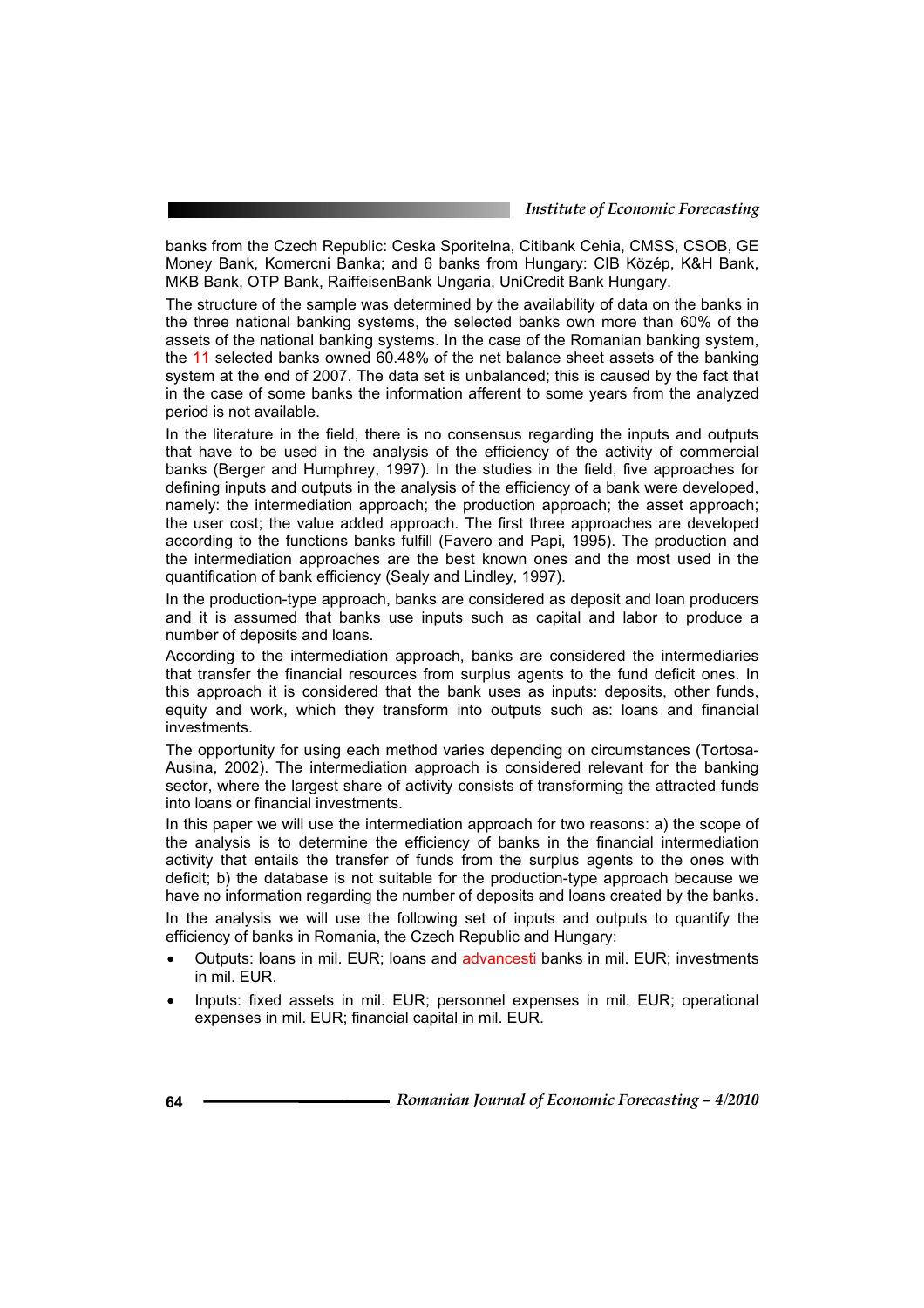Price of inputs: Personnel expenses / Number of employees; Depreciations and amortisations / Fixed assets ; General expenses / Financial capital; Interest expenses / Financial capital.

# **4. Empirical results regarding the efficiency of banks**

Considering that our database is a panel-type one we can estimate the frontier efficiency for all banks during the entire analyzed period of time or we can estimate an efficiency frontier separately for each year. In the literature it is claimed that constructing some separate frontiers for each year offers a higher flexibility than one multi-annual frontier (Bauer, Berger and Humphrey 1993). Constructing some separate frontiers allows for the analysis of the evolution of the degree of efficiency at the level of each bank in time, a very important aspect especially in the situation when the market conditions change.

### *4.1. Quantification of the efficiency of banks through the DEA Method*  In our analysis we estimated the technical efficiency and the cost efficiency of the 18 banks from the selected sample for all the years the data were available for in the period 2000-2006. By applying the DEA method we obtained the following values of the technical efficiency and of the cost efficiency at the level of the banks in Romania, Czech Republic and Hungary:

**Table 1** 

# **Technical efficiency and cost efficiency of the banks in Romania, the Czech Republic and Hungary for the period 2000 – 2006 obtained through the DEA method**

| <b>Banking sector</b>       | Year | Romania | <b>Czech Republic</b> | <b>Hungary</b> | <b>Total</b> |
|-----------------------------|------|---------|-----------------------|----------------|--------------|
|                             | 2000 | 0.796   | 0.955                 | 0.971          | 0.921        |
|                             | 2001 | 0.790   | 0.968                 | 0.997          | 0.934        |
|                             | 2002 | 0.800   | 0.979                 | 0.996          | 0.925        |
| <b>Technical efficiency</b> | 2003 | 0.815   | 0.996                 | 0.995          | 0.935        |
|                             | 2004 | 0.726   | 1.000                 | 0.977          | 0.901        |
|                             | 2005 | 0.738   | 0.996                 | 0.973          | 0.903        |
|                             | 2006 | 0.791   | 0.990                 | 0.962          | 0.915        |
| <b>Cost efficiency</b>      | 2000 | 0.210   | 0.711                 | 0.782          | 0.613        |
|                             | 2001 | 0.189   | 0.665                 | 0.773          | 0.586        |
|                             | 2002 | 0.175   | 0.628                 | 0.693          | 0.498        |
|                             | 2003 | 0.184   | 0.590                 | 0.601          | 0.458        |
|                             | 2004 | 0.203   | 0.596                 | 0.663          | 0.487        |
|                             | 2005 | 0.226   | 0.622                 | 0.563          | 0.470        |
|                             | 2006 | 0.264   | 0.591                 | 0.501          | 0.452        |
| <b>Technical efficiency</b> | Mean | 0.780   | 0.984                 | 0.982          | 0.919        |
| <b>Cost efficiency</b>      | Mean | 0.207   | 0.629                 | 0.654          | 0.509        |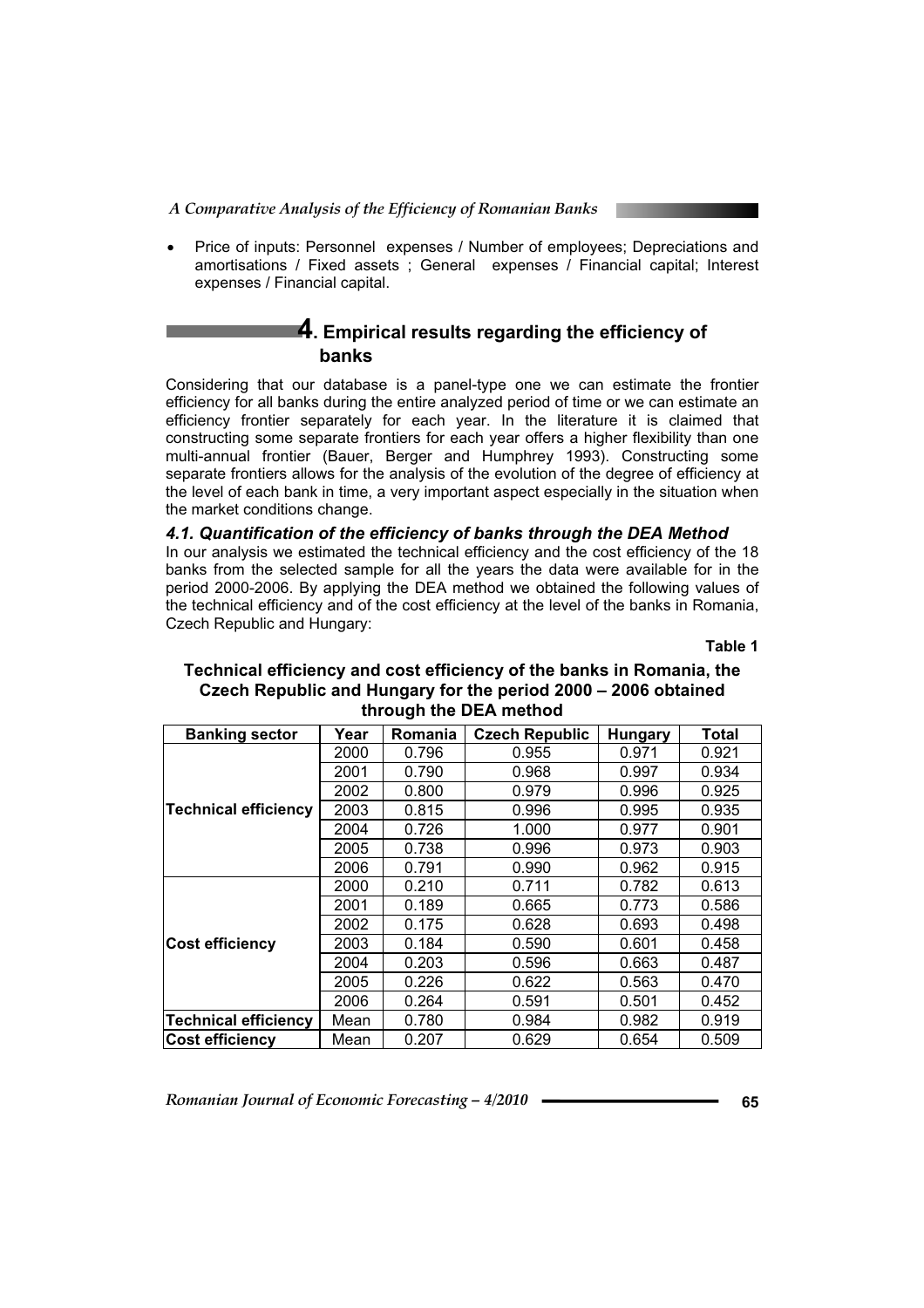*Institute of Economic Forecasting*

In Table 1 it is noticed that the banks in Romania register for the analyzed period a level of technical efficiency much lower than the banks in Hungary and the Czech Republic. An explanation of this phenomenon could be the fact that the great banks in the Czech Republic and especially in Hungary were privatized much earlier than the Romanian banks. The cost efficiency registers at the level of the 3 banking systems very low levels which means that the bank products and services offered by these banks are very expensive. At the level of the cost efficiency it is noticed that Romanian banks register a level of 0.2071, much lower than the average level registered by the banks in the Czech Republic and Hungary, 0.6289 and 0.6536, respectively. An explanation for this situation could be the very high cost of capital in Romania, the very high level of operational expenses and of personnel expenses registered by Romanian banks, especially BCR and BRD.

## *4.2. Quantification of the efficiency of banks through the SFA Method*

From the data presented in Table 2 one may see that the level of efficiency, both technical and cost, of the banks in Romania is much lower than the one of the banks in the Czech Republic and Hungary. The average technical efficiency level of 0.2511 obtained by the banks in Romania signifies the fact that they should reduce the volume of inputs on average by approximately 75% in order to become efficient. The results regarding the cost efficiency of the banks in Romania (0.11588) indicate the fact that Romanian banks must reduce their costs by more than 88% in order to become efficient.

**Table 2** 

|                             | Year | Romania | <b>Czech Republic</b> | <b>Hungary</b> | <b>Total</b> |  |  |
|-----------------------------|------|---------|-----------------------|----------------|--------------|--|--|
|                             | 2000 | 0.116   | 0.444                 | 0.552          | 0.402        |  |  |
|                             | 2001 | 0.120   | 0.489                 | 0.666          | 0.463        |  |  |
|                             | 2002 | 0.110   | 0.533                 | 0.714          | 0.452        |  |  |
| <b>Technical efficiency</b> | 2003 | 0.177   | 0.595                 | 0.761          | 0.511        |  |  |
|                             | 2004 | 0.243   | 0.715                 | 0.798          | 0.585        |  |  |
|                             | 2005 | 0.311   | 0.777                 | 0.831          | 0.640        |  |  |
|                             | 2006 | 0.607   | 0.835                 | 0.889          | 0.777        |  |  |
| <b>Cost efficiency</b>      | 2000 | 0.045   | 0.109                 | 0.267          | 0.153        |  |  |
|                             | 2001 | 0.063   | 0.125                 | 0.278          | 0.167        |  |  |
|                             | 2002 | 0.100   | 0.143                 | 0.288          | 0.177        |  |  |
|                             | 2003 | 0.121   | 0.161                 | 0.296          | 0.193        |  |  |
|                             | 2004 | 0.141   | 0.179                 | 0.305          | 0.208        |  |  |
|                             | 2005 | 0.161   | 0.197                 | 0.312          | 0.223        |  |  |
|                             | 2006 | 0.180   | 0.215                 | 0.319          | 0.238        |  |  |
| <b>Technical efficiency</b> | Mean | 0.251   | 0.627                 | 0.744          | 0.541        |  |  |
| <b>Cost efficiency</b>      | Mean | 0.116   | 0.161                 | 0.295          | 0.194        |  |  |

## **Technical efficiency and cost efficiency of the banks in Romania, the Czech Republic and Hungary for the period 2000-2006 obtained through the SFA method**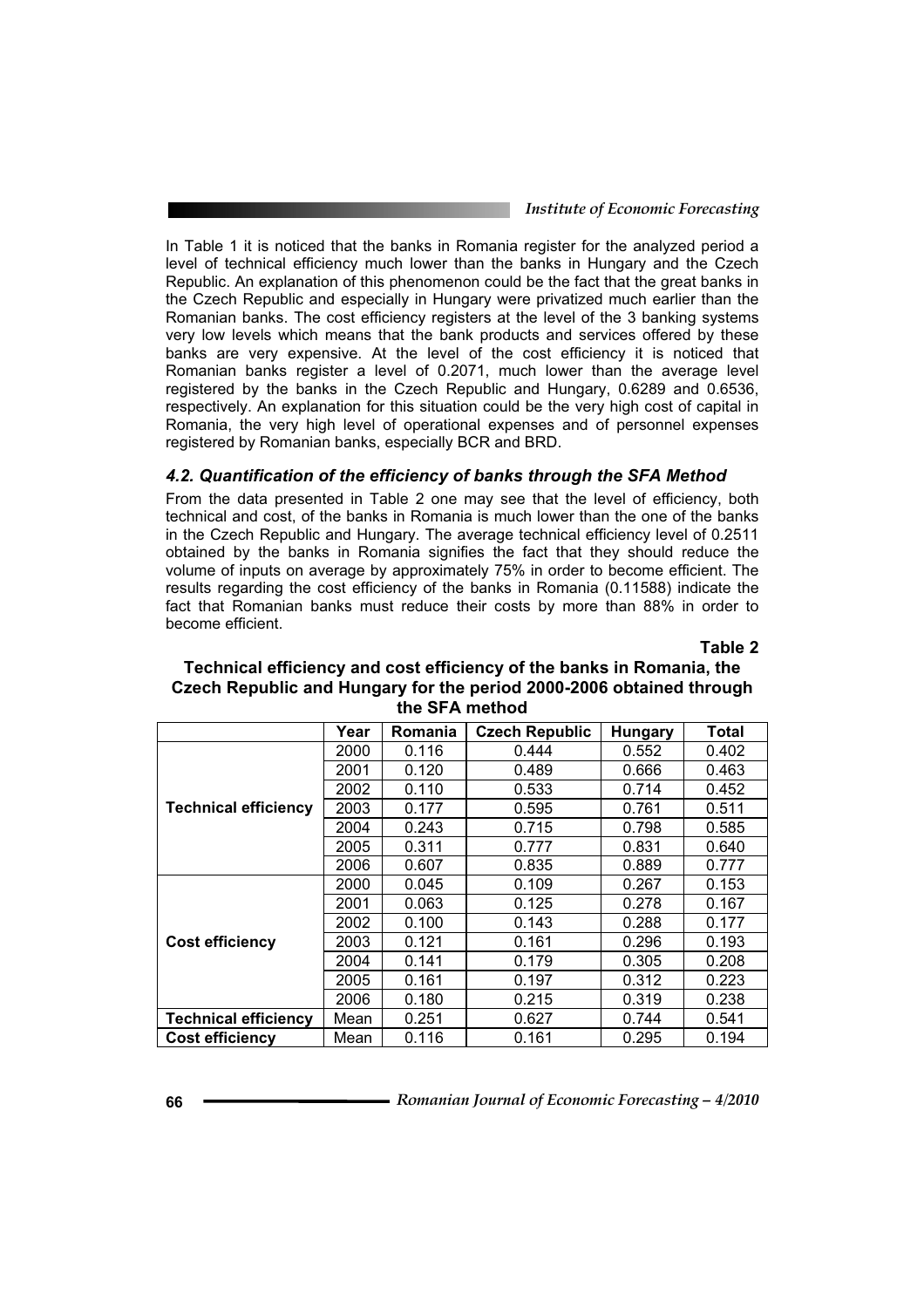The level of the cost efficiency registered significant increases for the analyzed period at the level of the 3 banking systems. The largest increase was registered by the banks in Romania, at the level of which there was registered an increase of more than 4 times from a level of 0.045379 in 2000 to a level of 0.180413 in 2006.

## **5. Comparing the results obtained through the two methods**

In this subchapter we will try to analyze the robustness of the results obtained by applying the 2 methods (the DEA Method and the SFA Method). The use of both methods was motivated by the fact that in the literature there was no consensus regarding which is the most appropriate method in the analysis of the efficiency of bank institutions and because by using different methods in the estimation of the level of efficiency the potential errors of estimation are reduced and the testing of the robustness of the obtained results can be achieved through alter methods. Previous studies show that applying some other models different empirical results can be generated (Berger and Mester (1997) and Bauer *et al*. (1998)).

Although there is a significant number of studies regarding bank efficiency, only a small number applies 2 or more parametric and nonparametric methods of estimation on the same set of data (see Ferrier and Lovell (1990), Bauer *et al*. (1998), Casu and Girardone (2002) Casu *et al*. (2004), Weill (2004), Beccalli, Casu and Girardone (2006) and Fiorentino, Kaufmann and Koetter (2006)).

Most studies used for the analysis of the consistency of the two methods Spearman  $(θ)$  and Kendall  $(τ)$  rank correlation coefficients. Both coefficients are coefficients of the nonparametric correlation and are determined independently from the form of the connection.

## **Table 3**

|                                 | Minimum | Maximum | Mean  | Std. Deviation |
|---------------------------------|---------|---------|-------|----------------|
| Technical efficiency SFA method | 0.014   | 0.957   | 0.551 | 0.285          |
| Cost efficiency SFA method      | 0.000   | 0.359   | 0.195 | 0.113          |
| Technical efficiency DEA method | 0.607   | 1.000   | 0.919 | 0.117          |
| Cost efficiency DEA method      | 0.116   | 1.000   | 0.506 | 0.297          |

## **The indicators of descriptive statistics regarding the level of efficiency obtained through the DEA method and the SFA method**

It is seen in Table 3 that the average levels of efficiency, both technical and cost, and the standard deviations obtained through the SFA method are lower than the ones obtained through the DEA method.

The Spearman correlation coefficients show that there is a moderate correlation both between the levels of technical efficiency  $(\theta = 0.472)$ , and between the levels of cost efficiency ( $\theta$  = 0.509) obtained through the DEA and SFA methods, and the Kendall correlation coefficients confirm the existence of a correlation between the levels of efficiency obtained through the 2 methods and show that there is a pretty low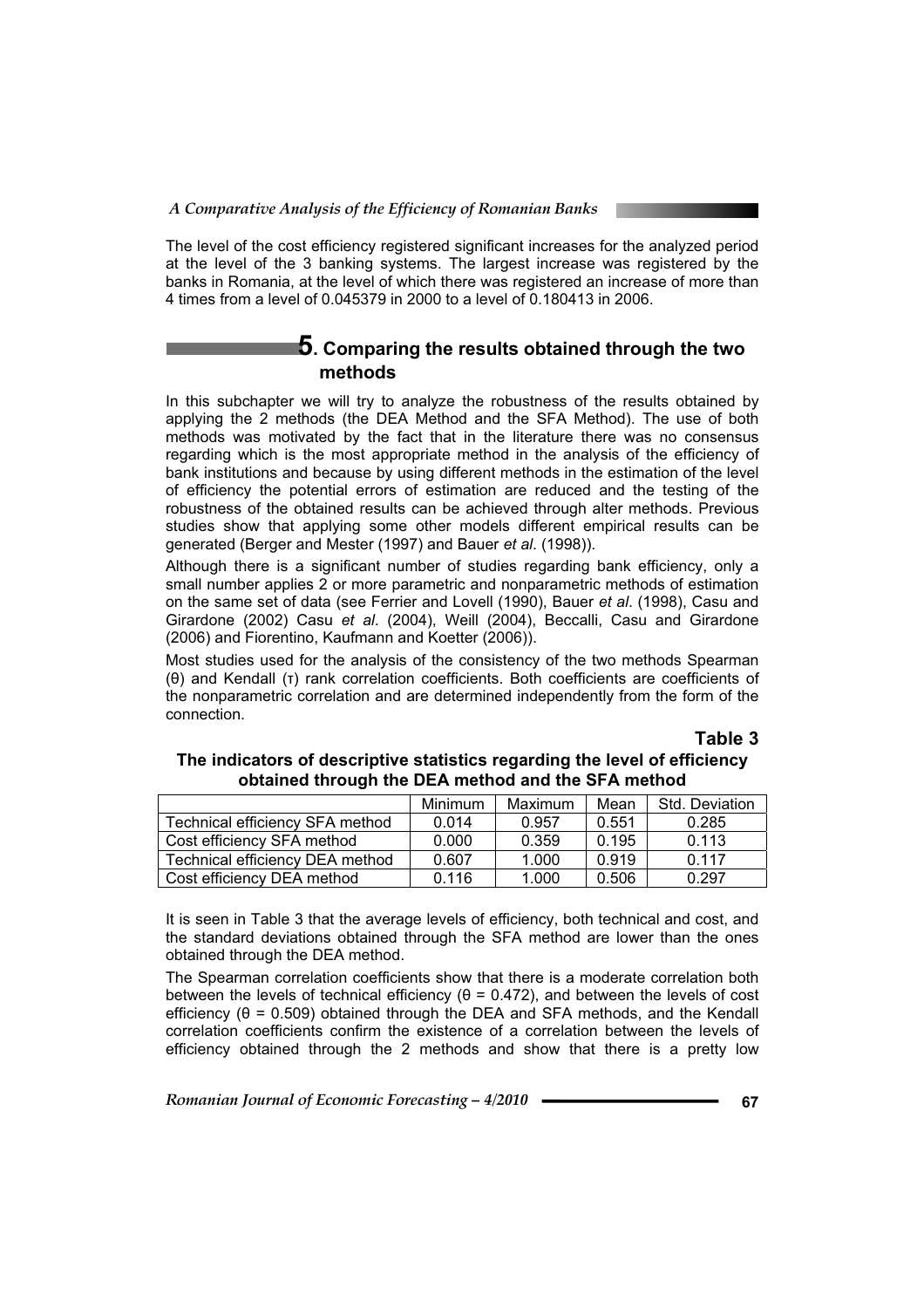probability that both the level of technical efficiency ( $T = 0.345$ ), and those of the cost efficiency ( $\tau$  = 0.339) have the same rank.

## **Table 4**

|                                 |                                    | Technical<br>efficiency | Technical<br>efficiency | Cost<br>efficiency       | Cost<br>efficiency     |
|---------------------------------|------------------------------------|-------------------------|-------------------------|--------------------------|------------------------|
|                                 |                                    | <b>SFA</b>              | <b>DEA</b>              | <b>SFA</b>               | DEA                    |
|                                 |                                    | method                  | method                  | method                   | method                 |
| Kendall's                       | <b>Technical efficiency SFA</b>    |                         |                         |                          |                        |
| tau b                           | method                             | 1.000                   | $.345$ <sup>**</sup> )  |                          |                        |
|                                 | <b>Technical efficiency DEA</b>    |                         |                         |                          |                        |
|                                 | method                             | $.345$ <sup>**</sup> )  | 1.000                   |                          |                        |
| Spearman'                       | <b>Technical efficiency SFA</b>    |                         |                         |                          |                        |
| s rho                           | method                             | 1.000                   | $.472$ <sup>**</sup> )  |                          |                        |
|                                 | <b>Technical efficiency DEA</b>    |                         |                         |                          |                        |
|                                 | method                             | $.472$ <sup>**</sup> )  | 1.000                   |                          |                        |
| Kendall's                       | Cost efficiency SFA                |                         |                         |                          |                        |
| ∣tau b                          | method                             |                         |                         | 1.000                    | $.339$ <sup>(**)</sup> |
|                                 | Cost efficiency DEA                |                         |                         |                          |                        |
|                                 | method                             |                         |                         | $.339$ <sup>(**)</sup> ) | 1.000                  |
| Spearman'                       | Cost efficiency SFA                |                         |                         |                          |                        |
| s rho                           | method                             |                         |                         | 1.000                    | $.509$ <sup>(**)</sup> |
|                                 | Cost efficiency DEA                |                         |                         |                          |                        |
| $\mathbf{r}$<br>$\cdot$ $\cdot$ | method<br>$\overline{\phantom{a}}$ |                         |                         | $.509$ <sup>(**)</sup>   | 1.000                  |

## **The Kendall and Spearman correlation coefficients regarding the levels of efficiency obtained through the SFA and DEA method**

*\*\* Correlation is significant at the 0.01 level.* 

# **6. Factors influencing the efficiency of banks**

The empirical results of the analysis of the efficiency of banks in the three countries show that the level of efficiency differs in time and from bank to bank, which means that the level of efficiency of a bank is influenced by a series of micro and macroeconomic factors. The performances of a bank are determined by a series of internal factors that are specific to the bank and external factors that are specific to the environment where the bank performs its activity in, these factors influence the degree of efficiency of that bank.

Thus, recognizing and using the factors that have a significant influence on the performance of banks are necessary conditions for improving efficiency.

Microeconomic factors have an influence only in a certain area of activity and it includes endogen factors, such as the utilized resources, the technology used, the size of assets, invested capital, organization and management method which are controllable by the bank and exogenous factors such as the specific legislation, market share, price and availability of resources that do not depend only on the bank's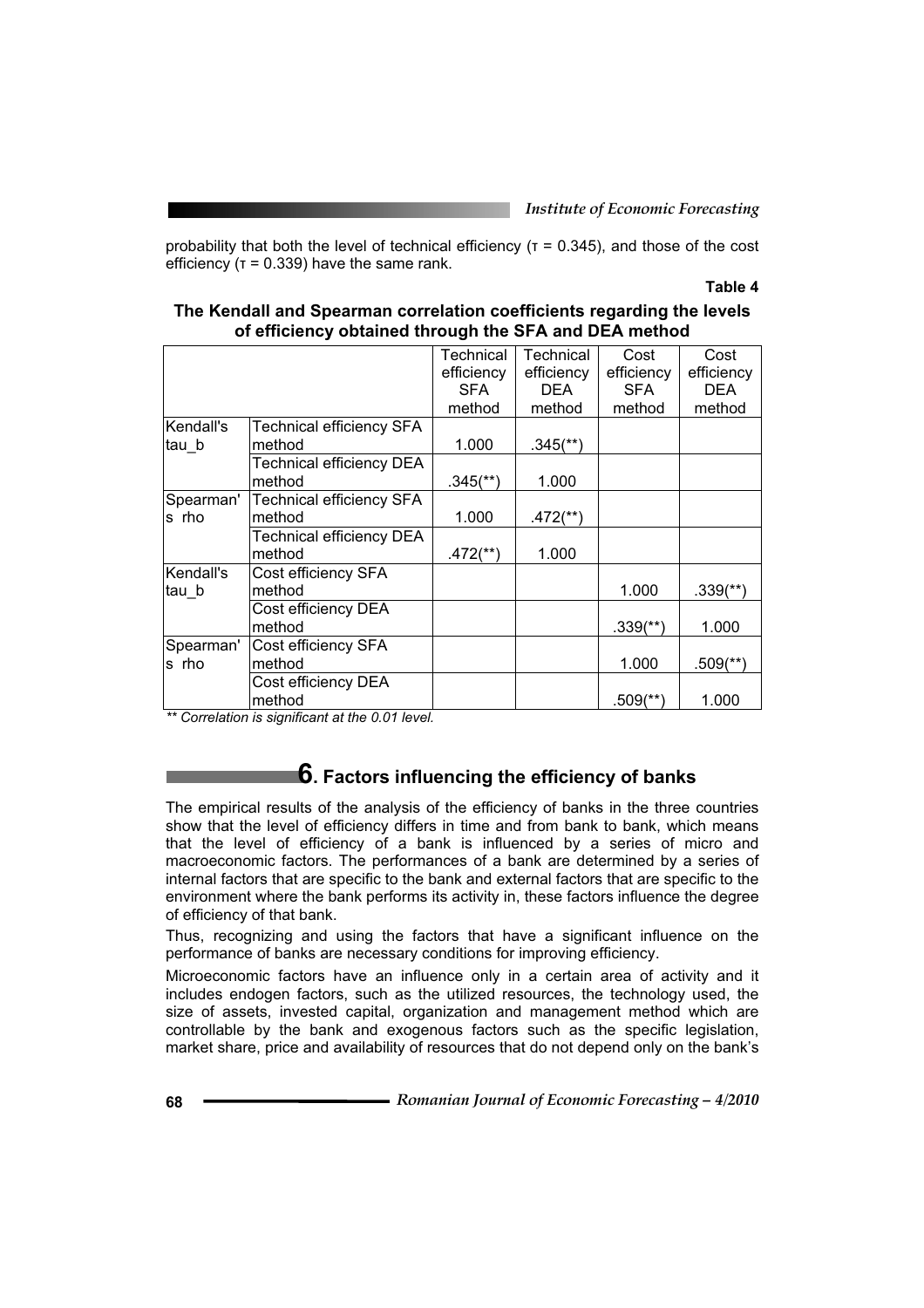management. The macroeconomic factors (level of inflation, level of economic growth, GDP/inhabitant, population, etc.) influence the efficiency for all firms regardless of the area of activity in which they perform their activity.

In the literature in field, the studies regarding the factors influencing the efficiency of banks used the following variables:

- Microeconomic factors: total assets (Favero and Papi (1995), McKillop, Glass and Ferguson (2002)), profitability (Casu *et al*. (2004)), capital rate (, Casu *et al*. (2004)), loans/ total assets ratio (McKillop, Glass and Ferguson (2002)), subprime loans (McKillop, Glass and Ferguson (2002)), degree of liquidity (McKillop, Glass and Ferguson (2002));
- Macroeconomic factors: rate of inflation (Grigorian and Manole, 2002), GDP/inhabitant (Grigorian and Manole, 2002);
- Other factors: form of ownership (Favero and Papi, 1995), location ((Favero and Papi (1995*),* Casu *et al*. (2004)*).*

Previous studies applied 3 techniques for the analysis of the factors influencing the estimated level of efficiency: a) the multivariate regression analysis that uses the estimated levels of efficiency through parametric or nonparametric methods as dependent variable and a series of other factors as explicative variables (Favero and Papi (1995), Grigorian and Manole (2002)); b) the longitudinal graphic approach through which the long-term trend of the levels of efficiency is analyzed and it uses graphic representation to show the relation between the estimated efficiency and each factor (Barr, Killgo, Siems and Zimmel, 1999); c) the analysis of the main components (Lensink, Meesters and Naaborg (2008), Sturm and Williams (2008)).

In the analysis regarding the factors influencing the efficiency of banks we will use the multivariate regression method. The empirical models in the literature employ a two stage procedure: in the first stage the level of efficiency is estimated through parametric or nonparametric methods and in the second stage the regression analysis in which the levels of efficiency are dependent variables is applied.

According to Xue and Harker (1999), regression analysis is among the most useful and most widely used statistical methods. It is reliable and easy to use in order to determine whether or not certain factors influence the decision-making unit (DMUs) efficiency scores. However, because efficiency measures range between 0 and 1, it is argued to apply a two-tailed Tobit model in place of OLS regression to explore factors correlated with inefficiency thus, given that the dependent variable, the efficiency scores, is distributed over a limited interval, it is appropriate to use a censored (Tobit) regression model to analyze the relationships with other variables. Furthermore, in smaller samples there is some concentration of the values of the dependent variable at the upper margin.

Thus, according to this view, Ordinary Least Squares (OLS) regression, however, is not a valid method to use when the dependent variable is the DEA efficiency score. The dependent variable has an upper limit of 100 %, and therefore is a censored variable. If such censoring were the only concern, then Tobit regression could be used. But, because we also have to deal with biases caused by inefficiency, Tobit regression is not valid either (Kumbhakar and Lovell, 2000).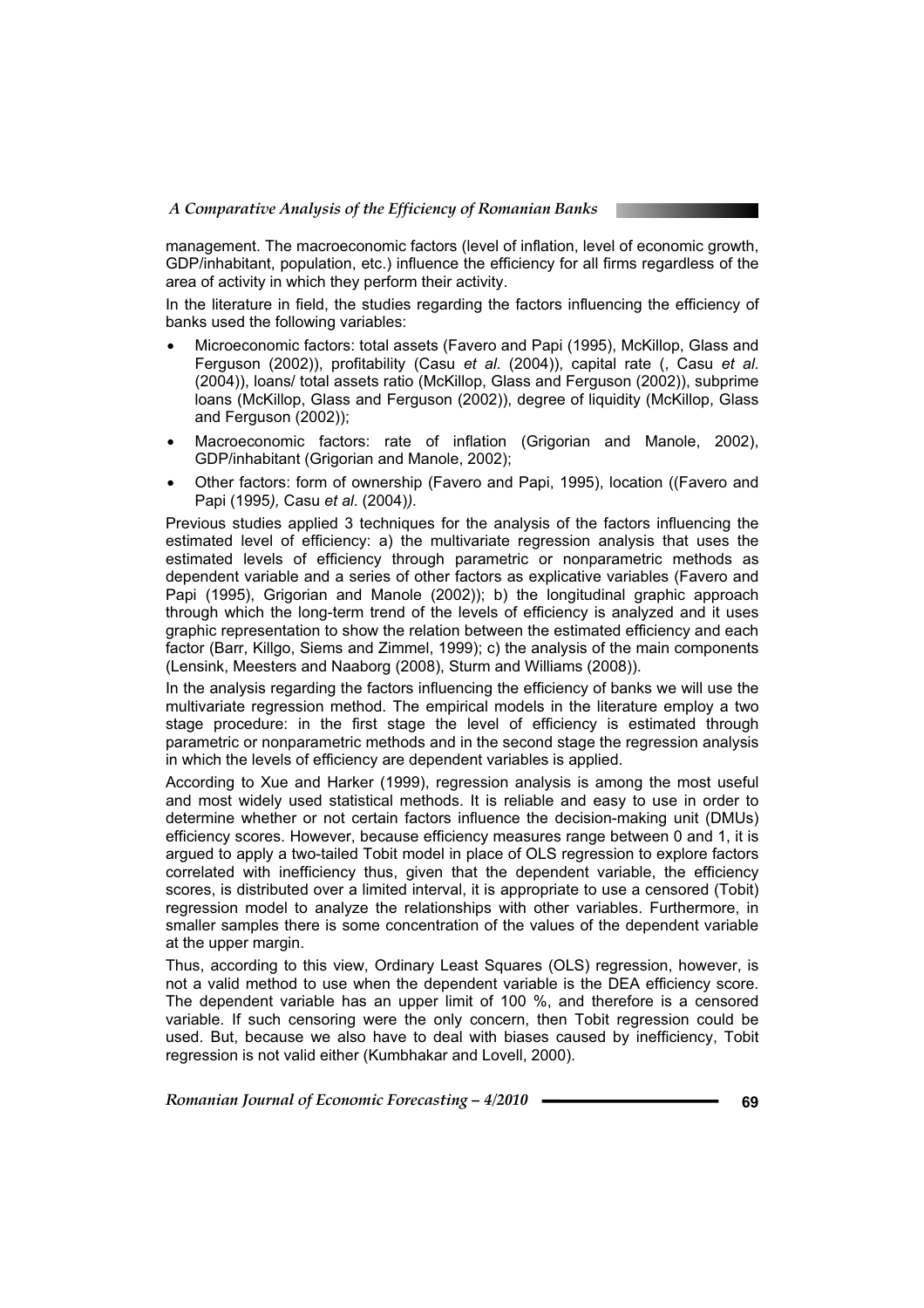#### *Institute of Economic Forecasting*

Because efficiency measures range between 0 and 1, it is argued to apply a two-tailed Tobit model in place of OLS regression to explore factors correlated with inefficiency thus, given that the dependent variable, the efficiency scores, is distributed over a limited interval, it is appropriate to use a censored (Tobit) regression model to analyze the relationships with other variables (Hoff, 2007). McDonald (2009) advocates not using Tobit; he argued that Tobit estimation is inappropriate in the 2-stage of DEA, while, in contrast, the OLS is a consistent estimator. However, theoretical literature provides opposing arguments with respect to the use of OLS and Tobit in the second stage of the DEA-based analysis. In our study, the focus is to measure the technical efficiency which is regressed by estimating OLS model.

In order to determine which factors can affect the efficiency scores, we examine some aspects of bank's structure which is related to efficiency estimates. For this purpose, efficiency scores are regressed on a set of common explanatory variables; a positive coefficient implies efficiency increase whereas a negative coefficient means an association with an efficiency decline.

We will use the EViews program to perform 4 separate regression analyses, estimated based on the levels of technical and cost efficiency obtained through the DEA and SFA methods. We used the variables presented in Table 5 to analyze the relation between the level of efficiency of the banks and certain characteristics of the banks: quality of assets (Impaired loans / Total loan portfolio);; net interest margin; administrative costs (Non-interest expenses/Average assets); bank size (Total Assets), ownership form and banking reform and interest rate liberalisation indicator.

#### **Table 5**

| Category             | Symbol          | Variable                                         |  |  |  |  |
|----------------------|-----------------|--------------------------------------------------|--|--|--|--|
|                      | DEA T           | Technical efficiency DEA method                  |  |  |  |  |
|                      | DEA C           | Cost efficiency DEA method                       |  |  |  |  |
| Dependant variable   | SFA T           | Technical efficiency SFA method                  |  |  |  |  |
|                      | SFA C           | Cost efficiency SFA method                       |  |  |  |  |
|                      | CR TC A         | Impaired Ioans/ Total Ioan portfolio (%)         |  |  |  |  |
| Independent          | MND O           | Net interest margin (%)                          |  |  |  |  |
| <b>variables</b>     | CN AM O         | Non-interest expenses/Average assets (%)         |  |  |  |  |
| (microeconomic)      | ROAE O          | Return of the average equity (ROAE) (%)          |  |  |  |  |
|                      | TA              | Total Assets (mld. EUR)                          |  |  |  |  |
| Independent varia-   |                 |                                                  |  |  |  |  |
| bles                 | IIPC            | Annual inflation rate (%)                        |  |  |  |  |
| (macroeconomic)      |                 |                                                  |  |  |  |  |
|                      | FP              | Ownership form $(0 - state$ owned; $1 - private$ |  |  |  |  |
| Qualitative          |                 | owned)                                           |  |  |  |  |
| independent variable | <b>BANK REF</b> | Banking reform and interest rate liberalization  |  |  |  |  |
|                      |                 | indicator                                        |  |  |  |  |

## **The variables used in the regression analysis**

The average values and the standard deviations of the variables show us that there are no outliners among the explicative variables that affect the estimated regression coefficients. Also, the correlation coefficients show us that there is a weak correlation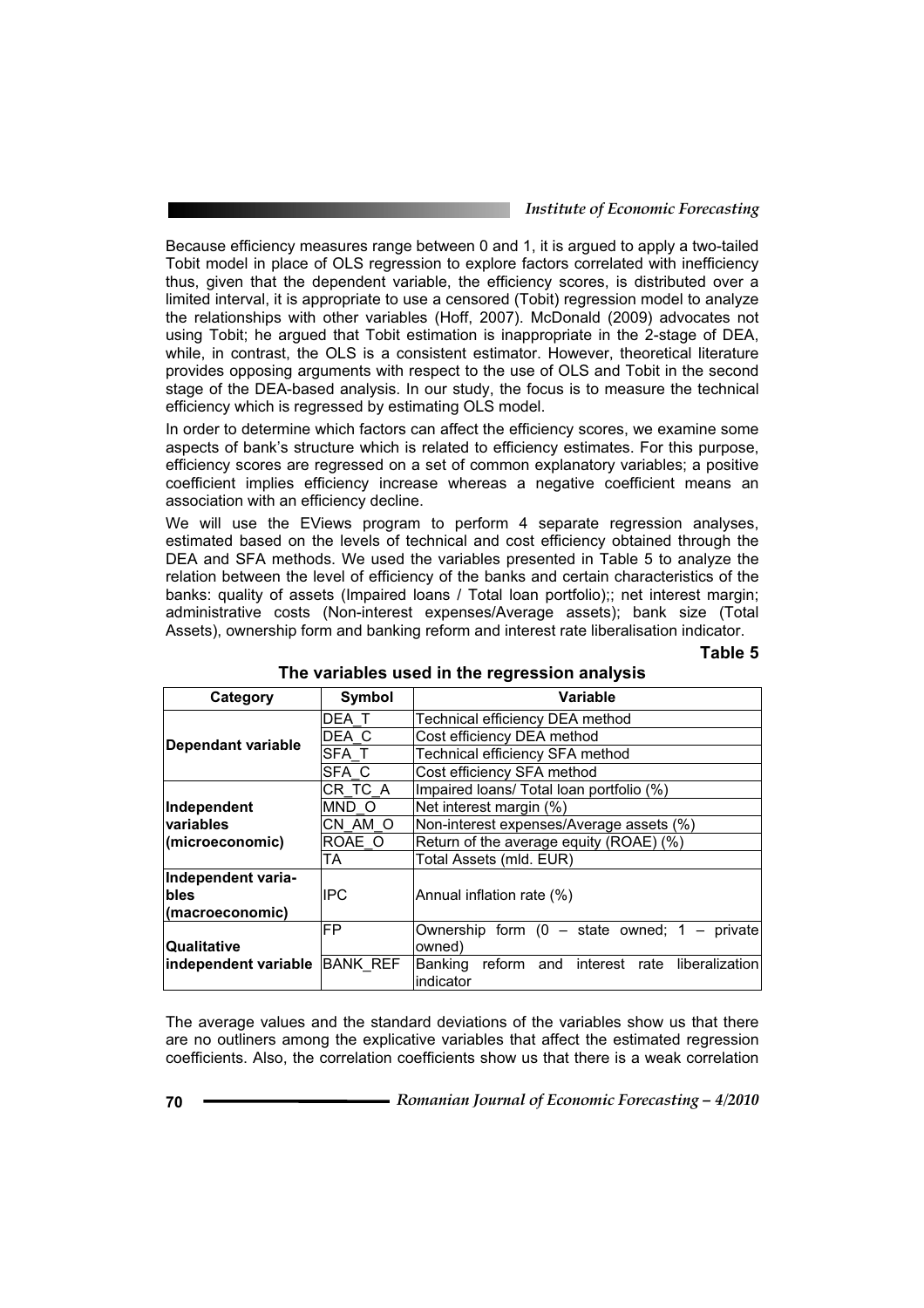*A Comparative Analysis of the Efficiency of Romanian Banks* 

between the variables of the model, which means that there is no multi-colinearity among the variables used in the regression analysis.

#### **Table 6**

| Method: Least Squares      |                           |                           |        |                           |             |        |  |
|----------------------------|---------------------------|---------------------------|--------|---------------------------|-------------|--------|--|
| Sample: 2000 2006          |                           |                           |        |                           |             |        |  |
| Included observations: 118 |                           |                           |        |                           |             |        |  |
|                            | Dependent Variable: DEA_T | Dependent Variable: SFA_T |        |                           |             |        |  |
|                            | Coefficient               | t-Statistic               | Prob.  | Coefficient               | t-Statistic | Prob.  |  |
| CR TC A                    | 0.002425                  | 1.124052                  | 0.2634 | $-0.010016$               | $-2.32088$  | 0.0221 |  |
| MND O                      | 0.008811                  | 1.728517                  | 0.0867 | $-0.006090$               | $-0.59735$  | 0.5515 |  |
| CN AM O                    | $-0.011258$               | $-1.84015$                | 0.0684 | $-0.011590$               | $-0.94720$  | 0.3456 |  |
| ROAE O                     | $-0.002491$               | $-2.27351$                | 0.0249 | $-0.000965$               | $-0.44041$  | 0.6605 |  |
| ТA                         | $-6.88E - 07$             | $-0.48362$                | 0.6296 | 1.20E-05                  | 4.228826    | 0.0000 |  |
| <b>IPC</b>                 | 0.003009                  | 2.411566                  | 0.0175 | $-0.005937$               | $-2.37900$  | 0.0191 |  |
| <b>FP</b>                  | 0.032742                  | 1.222677                  | 0.2241 | $-0.015234$               | $-0.28441$  | 0.7766 |  |
| <b>BANK REF</b>            | 0.256030                  | 30.78722                  | 0.0000 | 0.195497                  | 11.75337    | 0.0000 |  |
|                            | Dependent Variable: DEA C |                           |        | Dependent Variable: SFA C |             |        |  |
|                            | Coefficient               | t-Statistic               | Prob.  | Coefficient               | t-Statistic | Prob.  |  |
| CR TC A                    | 0.002113                  | 0.481866                  | 0.6309 | $-0.013033$               | $-7.70412$  | 0.0000 |  |
| MND O                      | $-0.018318$               | $-1.76847$                | 0.0798 | $-0.016088$               | $-4.02548$  | 0.0001 |  |
| CN AM O                    | $-0.052808$               | $-4.24787$                | 0.0000 | 0.011846                  | 2.469754    | 0.0151 |  |
| ROAE O                     | $-0.003167$               | $-1.42241$                | 0.1577 | 0.000293                  | 0.341126    | 0.7337 |  |
| ТA                         | $-1.68E-05$               | $-5.81037$                | 0.0000 | $-5.94E-06$               | $-5.32453$  | 0.0000 |  |
| <b>IPC</b>                 | 0.005576                  | 2.199284                  | 0.0300 | $-0.001445$               | $-1.47751$  | 0.1424 |  |
| <b>FP</b>                  | 0.169963                  | 3.123368                  | 0.0023 | $-0.039673$               | $-1.88953$  | 0.0615 |  |
| <b>BANK REF</b>            | 0.229016                  | 13.55224                  | 0.0000 | 0.098468                  | 15.10189    | 0.0000 |  |

**Regression coefficients**

For all four models, the value of F-statistics shows us that the overall significance of the regression is high enough to reject the null hyphothesis of of insignificance of all slope coefficients (p-value for all 4 models is 0).

Based on probability associated with t-Statistics, the performed analysis shows that the technical efficiency is influenced by the following variables: quality of assets, return on equity, bank size, annual inflation rate and banking reform and interest rate liberalisation level. The cost efficiency is influenced by the evolution of the following variables: quality of assets; net interest margin; administrative costs; bank size, ownership form and banking reform and interest rate liberalisation level.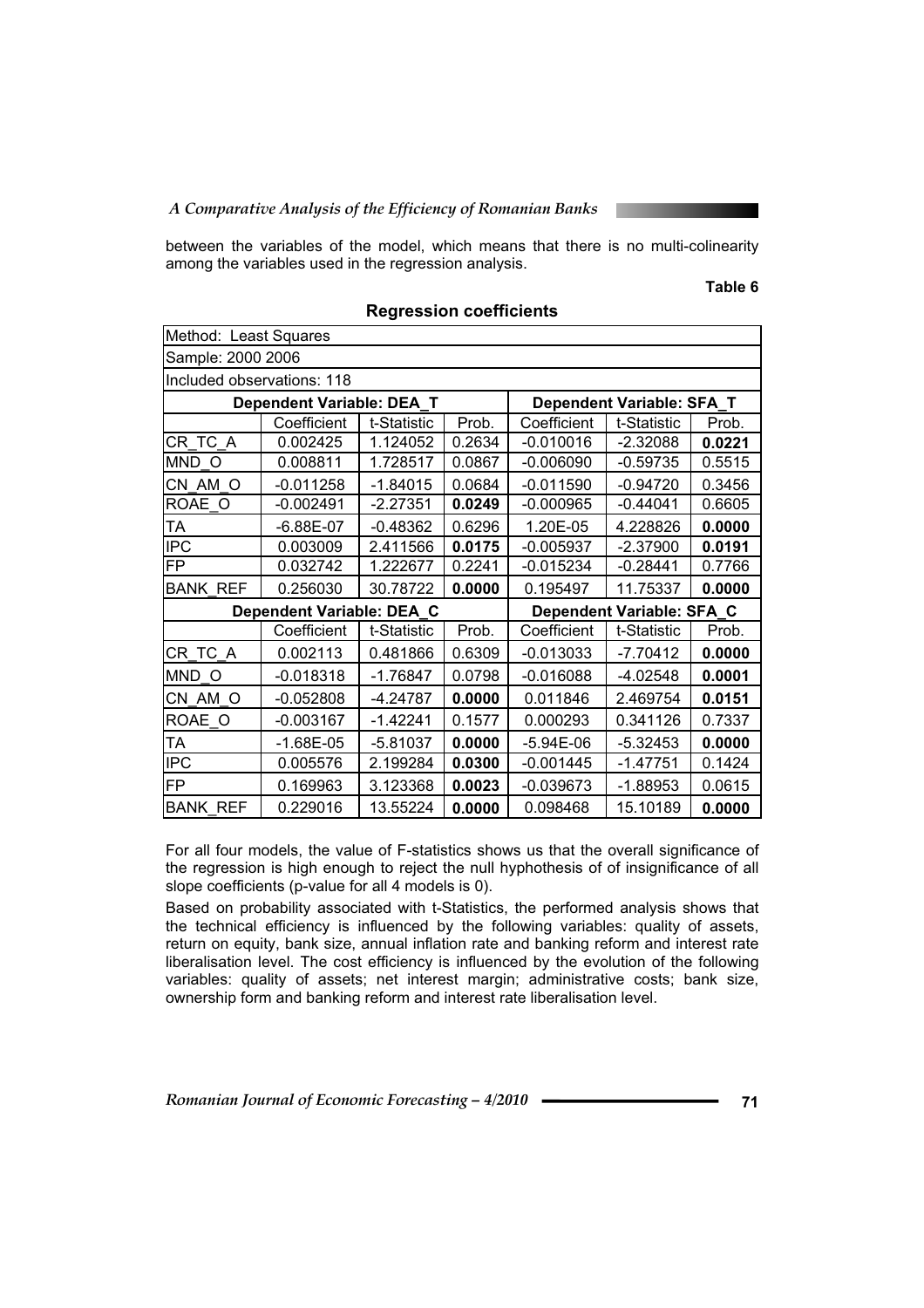*Institute of Economic Forecasting*

# **7. Conclusions**

In this study we performed an analysis of the efficiency of the main banks in Romania, the Czech Republic and Hungary for the period 2000-2006 by using a parametric method – the SFA Method and a nonparametric method – the DEA Method.

The results of the analysis performed show that in the analyzed period the banks in Romania were registering a much lower level of technical efficiency than the banks in Hungary and the Czech Republic. The banks in the three East European states are inefficient from the perspective of costs, which means that the bank services and products offered by these banks are very expensive. At the level of cost efficiency it is to notice that Romanian banks register a much lower level than the average levels registered by the banks in the Czech Republic and Hungary.

The level of the cost efficiency increased significantly over the analyzed period in the three banking systems. The largest increase was registered by the banks in Romania - by more than 4 times, from a level of 0.045379 in 2000 to a level of 0.180413 in 2006.

Analysis results achieved are very important in terms of banks and governmental authorities' perspectives. Thus, to improve the efficiency banks need to improve the quality of assets owned by improving the lending process and reduce the share of nonperforming loans, also banks need to reduce administrative costs that have a negative impact on cost efficiency. A topic of interest in the current context of international economic and financial crisis is the optimal size of banks, the analysis results as an increase in bank size, gauged by total assets held, results in an increase in technical efficiency and a reduction in cost efficiency. To facilitate an increase in the efficiency of banks, the Romanian government authorities must accelerate the process of liberalization and reform of the banking system and make every effort to ensure a low inflation rate.

# **References**

- Aigner D., Lovell C. and Schmidt P.( 1977), "Formulation and Estimation of Stochastic Frontier Production Function Models", *Journal of Econometrics*, 6: 21- 37.
- Asaftei, G.and Kumbhakar, S. (2008), "Regulation and efficiency in transition: The case of Romanian banks", *Journal of Regulatory Economics*, 33( 3): 253–282.
- Barr, R., Killgo, K., Siems, T. and Zimmel, S. (1999), "Evaluating the Productive Efficiency and Performance of U.S. Commercial Banks", *Managerial Finance*, 28(8): 3-25.
- Battese G. and Coelli T. (1992), "Frontier Production Functions, Technical Efficiency and Panel Data: With Application to Paddy Farmers in India", *Journal of Productivity Analysis*, 3(1-2) : 153-169.
- Battese, G. and Coelli, T. (1995), "A Model for Technical Inefficiency Effects in a Stochastic Frontier Production Function for Panel Data", *Empirical Economics,* 20: 325-332.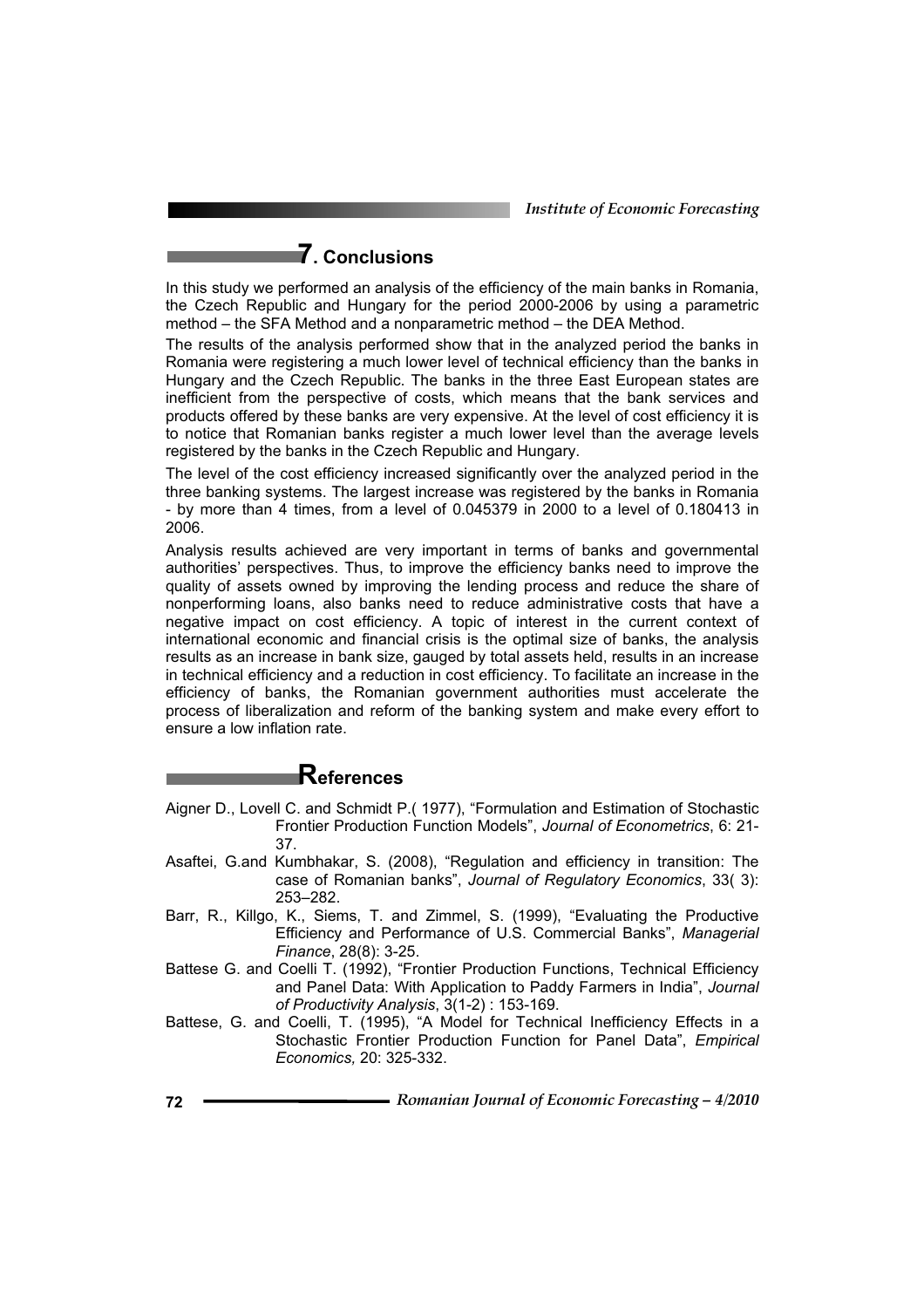- Bauer, P., Berger A. and Humphrey, D. (1993), "Efficiency and Productivity Growth in US Banking", In Fried, H., Knox Lovell, C., Schmid, S. (Eds.), *The measurement of productive efficiency: Techniques and Applications*, Oxford University Press, 386-413.
- Bauer, P., Berger A., Ferrier G. and Humphrey D. (1998), "Consistency Conditions for Regulatory Analysis of Financial Institutions: A Comparison of Frontier Efficiency Methods", *Journal of Economics and Business*, 50: 85-114.
- Beccalli, E., Casu, B. and Girardone, C. (2006), "Efficiency and Stock Performance in European Banking", *Journal of Business Finance and Accounting*, 33: 245-262.
- Berger, A. and Humphrey, D. (1997), "Efficiency of Financial Institutions: International Survey and Directions for Future Research", *European Journal of Operational Research*, 98: 175-212.
- Berger, A. and Mester, L. (1997), "Inside the black box: What explains differences in the efficiencies of financial institutions", *Journal of Banking and Finance,* 21: 895–947.
- Berger, A. and Mester, L. (2003), "Explaining the dramatic changes in performance of US banks: Technological change, deregulation, and dynamic changes in competition", *Journal of Financial Intermediation,* 12: 57–95.
- Bonin, J., Hassan, I. and Wachtel, P. (2005), "Bank performance, efficiency and ownership in transition countries", *Journal of Banking and Financ,* 29: 31–53.
- Casu, B. and Girardone, C. (2002), "A comparative Study of the Cost Efficiency of Italian Banks Conglomerates", *Managerial Finance*, 28(9): 3-23.
- Casu, B., Girardone, C. and Molyneux, P. (2004), "Productivity change in European banking: A comparison of parametric and non-parametric approaches", *Journal of Banking and Finance,* 28: 2521–2540.
- Charnes A., Cooper W. and Rhodes E. ( 1978), "Measuring the Efficiency of Decision Making Units", *European Journal of Operational Research*.
- Cornwell C., Schmidt P. and Sickles R.( 1990), "Production Frontiers with Crosssectional and Time-series Variation in Efficiency Levels", *Journal of Econometrics*, 46(1): 185-200.
- Dardac, N. and Boitan, I. (2008), "Evaluation of Individual and Aggregate Credit Institutions Management's Performance", *Economie teoretică* și *aplicată* , 5 (522).
- DeYoung, R. (1997), "Measuring Bank Cost Efficiency: Don't Count On Accounting Ratios", *Financial Practice and Education*, 1997, 7: 20-31.
- Drakos, K. (2002), "Banking Sector Efficiency in Central and Eastern Europe", *Russian and East European Finance and Trade*, 38(2): 33-44.
- Favero, C. and Papi, L. (1995), "Technical Efficiency and Scale Efficiency in the Italian Banking Sector: A Non-parametric Approach", *Applied Economics*, 27:, 385-395.
- Ferrier, G. and Lovell, C. (1990), "Measuring Cost Efficiency in Banking: Econometric and Linear Programming Evidence", *Journal of Econometrics,* 46: 229–245.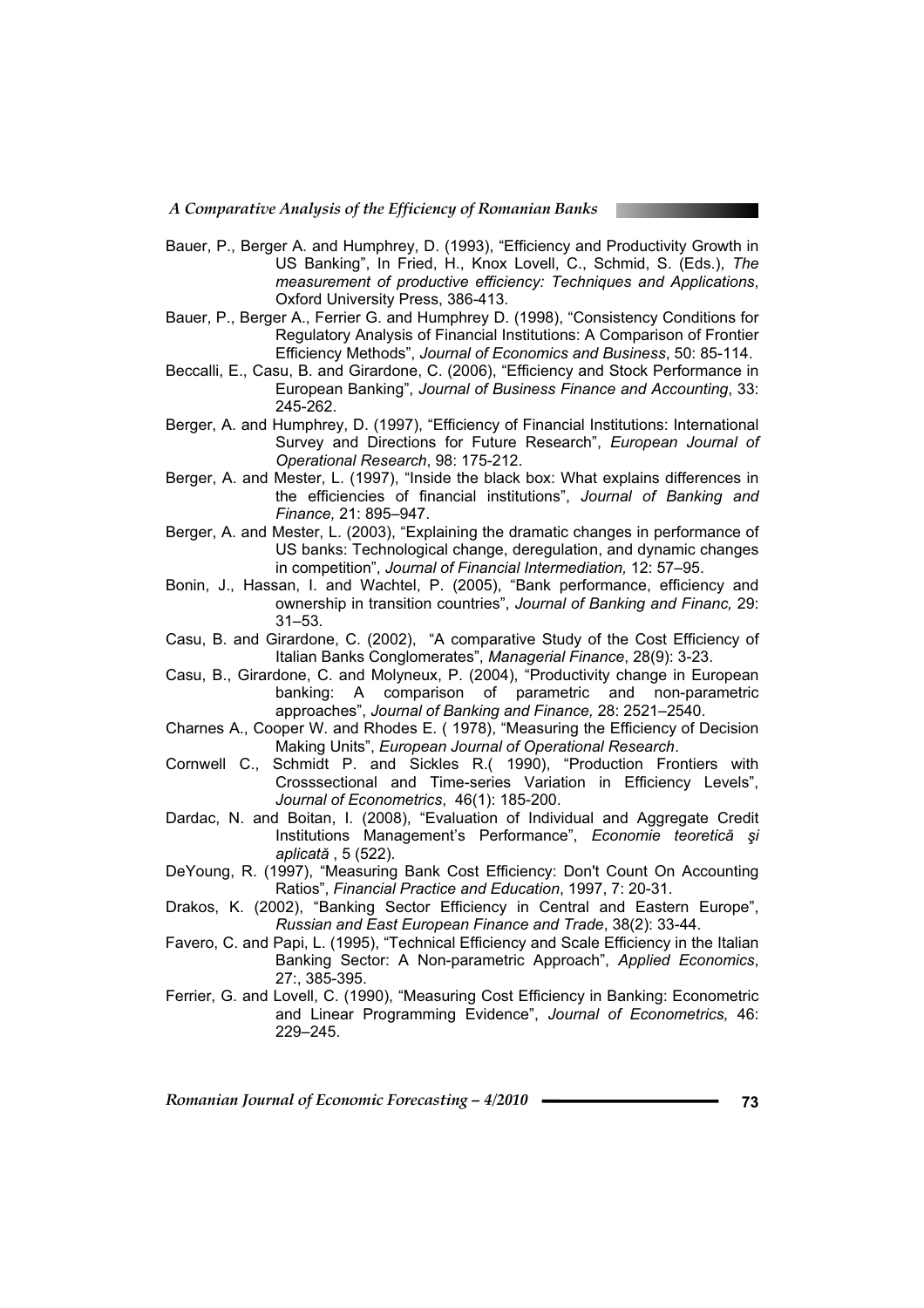- Fiorentino, E., Kaufmann, A. and Koetter, M. (2006), "The Cost Efficiency of German Banks A Comparison of SFA and DEA", Discussion Paper Deutsche Bundesbank, Series 2: *Banking and Financial Studies* No. 10.
- Fries, S. and Taci, A. (2001), "Banking reform and development in transition economies", European Bank for Reconstruction and Development, Working paper No. 71.
- Fries, S.and Taci, A. (2005), "Cost efficiency of banks in transition: Evidence from 289 banks in 15 post-communist countries", *Journal of Banking and Finance,* 29: 55– 81.
- Grigorian, D. and Manole, V., (2002), "Determinants of commercial bank performance in transition: An application of Data Envelopment Analysis", Working Paper 2850, The World Bank.
- Hasan, I. and Marton, K. (2003), "Development and Efficiency of the Banking Sector in a Transitional Economy", *Journal of Banking and Finance*, 27(12): 2249-2271.
- Havrylchyk, O. (2006), "Efficiency of the Polish banking industry: Foreign versus domestic banks", *Journal of Banking and Finance,* 30 : 1975–1996.
- Hoff, A. (2007). "Second stage DEA: Comparison of approaches for modelling the DEA score". *European Journal of Operational Research,* 181: 425– 435.
- Jemric, I. and Vujcic, B. (2002), "Efficiency of banks in Croatia: a DEA approach", *Comparative Economic Studies,* 44(2/3): 169–193.
- Koutsomanoli-Filippaki, A., Margaritis, D. and Staikouras, C. (2009), "Efficiency and productivity growth in the banking industry of Central and Eastern Europe", *Journal of Banking and Finance,* 33: 557–567.
- Kraft, E. and Tirtiroglu, D. (1998), "Bank Efficiency in Croatia: A Stochastic-Frontier Analysis", *Journal of Comparative Economics,* 26: 282-300.
- Kumbhakar S. (1990), "Production Frontiers, Panel Data and Time-varying Technical Inefficiency", *Journal of Econometrics*, 46(1-2): 201-211.
- Kumbhakar, S. and Lovell, C.(2000) *Stochastic frontier analysis*. Cambridge England: Cambridge University Press.
- Leamer, E. and Leonard, H. (1983), "Reporting the Fragility of Regression Estimates", *Review of Economics and Statistics*, 65: 306-317.
- Lensink, R., Meesters, A. and Naaborg, I. (2008), "Bank efficiency and foreign ownership: Do good institutions matter?", *Journal of Banking and Finance,* 32: 834–844.
- Matousek, R. and Taci, A. (2004), "Efficiency in Banking: Empirical Evidence from the Czech Republic", *Economics of Planning*, 37: 225-244.
- McDonald, J. (2009) "Using least squares and tobit in second stage DEA efficiency analyses", *European Journal of Operational Research*, 197: 792-798.
- McKillop, D., Glass, J. and Ferguson, C. (2002), "Investigating the Cost Performance of UK Credit Unions Using Radial and Non-radial Efficiency Measures", *Journal of Banking and Finance*, 26(8): 1563-92.
- Meeusen, W. and Van de Broeck, J. (1977), "Efficiency Estimation from Cobb-Douglas Production Function with Compared Error", *International Economic Review*, 18(2): 435-444.